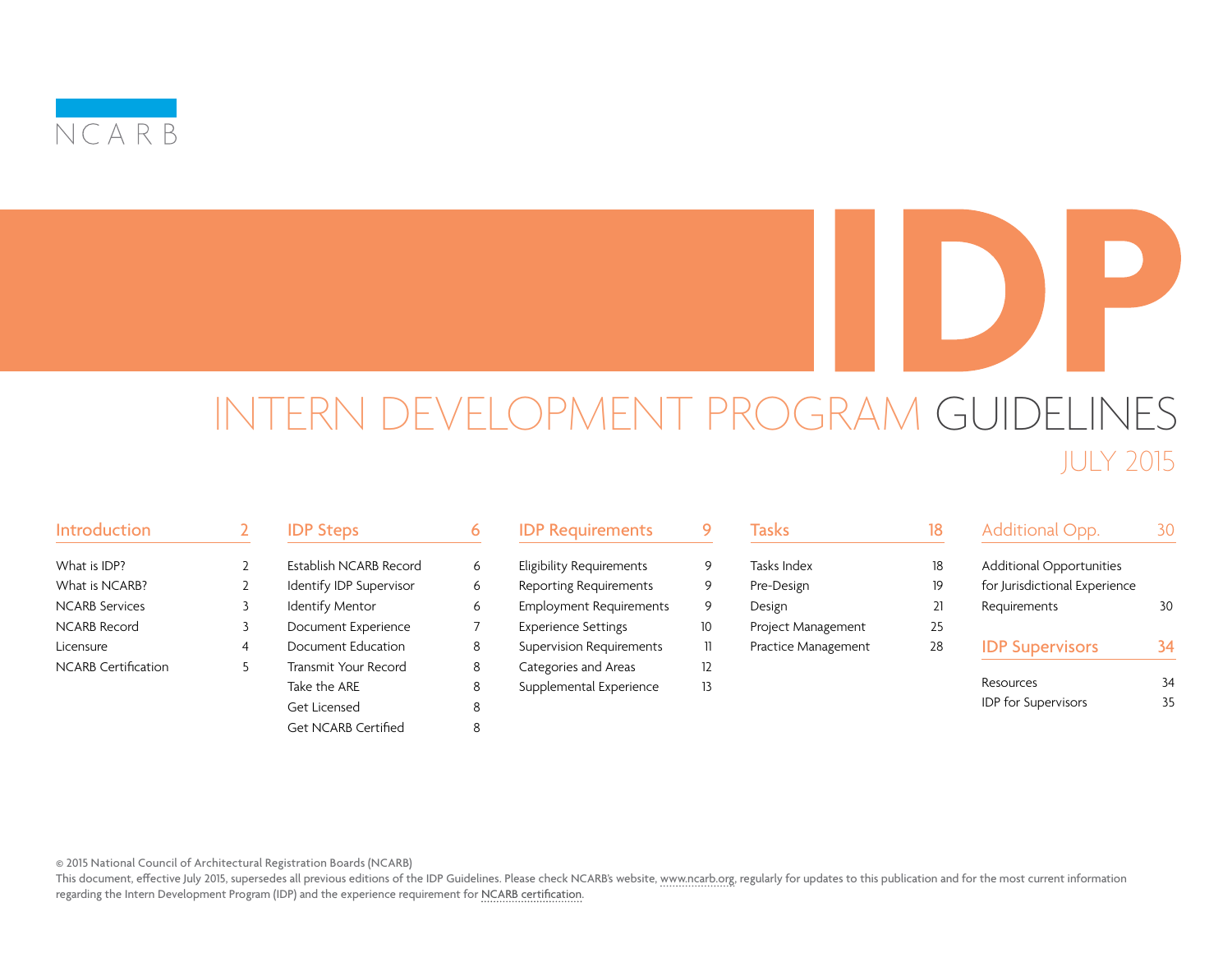# <span id="page-1-0"></span>INTRODUCTION

### What is IDP?

The [Intern Development Program \(IDP\)](http://www.ncarb.org/en/Experience-Through-Internships.aspx)  $\vec{a}^{\text{r}}$  is an essential step in the path to become an architect. Your journey typically begins in a school of architecture; however, it does not end there. Ultimately, through the IDP you will learn about the daily realities of architectural practice, acquire comprehensive experience in basic practice areas, explore specialized areas of practice, develop professional judgment, and refine your career goals. IDP is designed to help you realize those goals.

The IDP was created jointly in the 1970s by the National Council of Architectural Registration Boards (NCARB) and the American Institute of Architects (AIA). The IDP is developed and administered by NCARB.

In most jurisdictions, completion of the IDP is a requirement for initial registration. The IDP identifies the comprehensive experience that is essential for competent practice. The program is structured to prepare you to practice architecture independently upon initial registration.

### What is NCARB?

The National Council of Architectural Registration Boards, a nonprofit organization, is a federation of the architectural licensing boards in each of the 50 states, the District of Columbia, Guam, Puerto Rico, and the U.S. Virgin Islands. These 54 boards constitute NCARB's membership.

NCARB serves to protect the public health, safety, and welfare by leading the regulation of the practice of architecture through the development and application of standards for licensure and credentialing of architects. NCARB is responsible for establishing, interpreting, and enforcing national standards for architectural licensure.

The U.S. Constitution establishes that individual states or jurisdictions maintain the actual power to regulate the practice of architecture, including the registration of architects. Each of NCARB's 54 Member Boards has instituted a set of registration requirements that, when satisfied, results in the granting of a license to practice architecture within their jurisdiction.

#### **What is an Intern?**

In the architecture profession, an "intern" is any person who by means of their education or experience has qualified to enter the IDP.

In this document, the term intern refers to any individual in the process of satisfying a registration board's experience requirements. This includes anyone not registered to practice architecture in a U.S. or Canadian jurisdiction, graduates from NAAB-accredited programs, architecture students who acquire acceptable experience prior to graduation, and other qualified individuals identified by a registration board.

Only individuals who are licensed by a board of architecture may call themselves architects.

*The term "licensure" is used to denote the actual issuance and maintenance of an architectural license. Licensure is part of registration. This document refers to licensure and registration interchangably.*

#### **NCARB Record**

Throughout your career, your Record becomes a detailed, verified record of your education, experience, and examination used to establish qualification for licensure, and certification. Your NCARB Record is confidential and maintained on a secure server. The contents may only be discussed with the Record holder directly or provided to the registration board identified by the Record holder.

Establishing a Record is essential for documenting the IDP and accessing the ARE. Your NCARB Record gives you access to the online reporting system for the timely and accurate reporting of IDP experience. It is also the first step for those seeking eligibility to take the ARE, or for foreign educated applicants who are having their education evaluated through the Education Evaluation Services for Architects (EESA).

ADDITIONAL<br>OPPORTUNITIES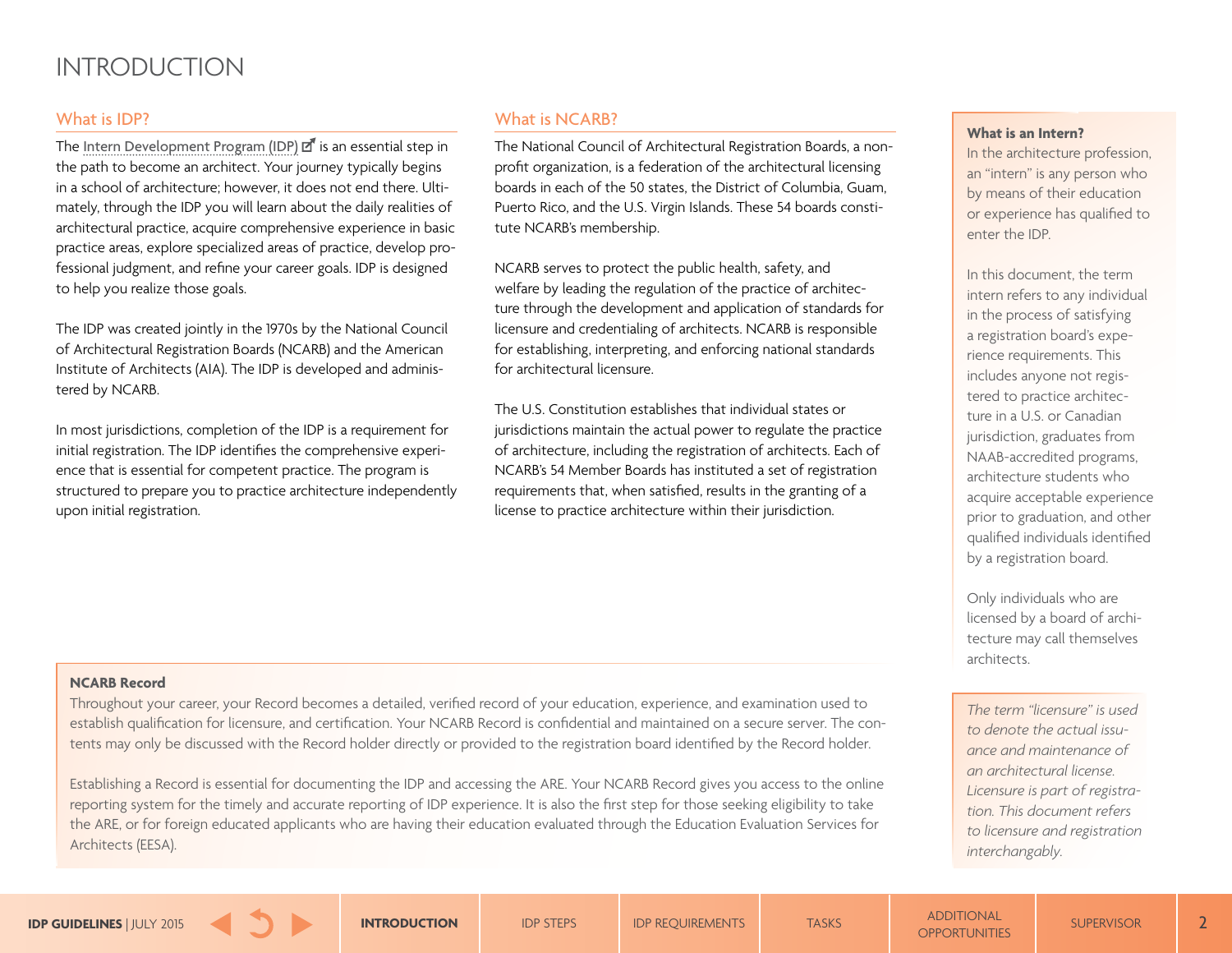# <span id="page-2-0"></span>INTRODUCTION: **NCARB SERVICES**

NCARB has a variety of roles in the licensure process, including the development and administration of the IDP, the Architect Registration Examination® (ARE®), and NCARB certification, which facilitates reciprocal licensure. With millions of digital images in its holdings—offical transcripts, verified employment records, examination scores, and more—NCARB is also the official custodian of secure and confidential records for thousands of interns, architects, and registration boards. These records are housed, managed, and evaluated by NCARB and then, at various points in the licensure process, can be transmitted to the registration boards of an individual's choosing. NCARB services include:

### For Students

- Supports educators in providing accurate information on the licensure process.
- Supports the American Institute of Architecture Students (AIAS) in their mission to promote excellence in architecture education, training, and practice.
- Provides funding for new curriculum initiatives that integrate practice and education.
- Engages AIAS on relevant NCARB committees to contribute to the process of creating NCARB standards for registration.
- Supports the National Architectural Accrediting Board (NAAB) in the development of standards for accredited architectural education.
- Visits schools, AIAS chapters, and NAAB schools across the country to promote the value of licensure and benefits of NCARB certification.
- Supports the [Architect Licensing](http://www.ncarb.org/Experience-Through-Internships/IDP-Coordinators.aspx) [Advisors Community](http://www.ncarb.org/Experience-Through-Internships/IDP-Coordinators.aspx)  $\vec{a}$ .

#### For Interns

- Compiles and evaluates a comprehensive record of credentials.
- Stores secure, confidential, and comprehensive Records to assist their path to licensure.
- Develops and administers the IDP.
- Develops and administers the ARE.
- Creates tools to assist interns in completing the internship and examination process.
- Compiles, evaluates, and transmits an intern's Record in support of examination or initial registration.
- Visits AIA chapters and firms across the country to promote the values of licensure and the benefits of NCARB certification.
- Engages interns on relevant NCARB committees to contribute to the process of creating NCARB standards for registration.
- Supports the [Architect Licensing](http://www.ncarb.org/Experience-Through-Internships/IDP-Coordinators.aspx) [Advisors Community](http://www.ncarb.org/Experience-Through-Internships/IDP-Coordinators.aspx)  $\vec{a}$ .

### For Architects

- Compiles and evaluates a comprehensive record of credentials.
- Stores secure, confidential, and comprehensive Records to support their career path.
- Develops and recommends national standards for registration to its Member Boards to facilitate reciprocity between jurisdictions.
- Grants an NCARB Certificate to architects who meet the national standards outlined in this guideline.
- Maintains an architect's Record in a condition suitable for transmittal to a jurisdiction.
- Transmits an architect's NCARB Record or Certificate to a jurisdiction in support of reciprocal registration.
- Visits AIA chapters and firms across the country to promote the values of licensure and the benefits of NCARB certification.
- Provides continuing education opportu-nities through the [Monograph Series](https://monographs.ncarb.org/) d'.

# For Registration Boards

- Stores secure, confidential, and comprehensive Records on NCARB Certificate holders and NCARB Record holders.
- Develops and recommends Model Law and Model Regulations for registration boards to adopt to facilitate reciprocal licensure and help Member Boards protect the health, safety, and welfare of the public.
- Develops, administers, and maintains programs to satisfy education, experience, and examination requirements.
- Represents the interests of Member Boards before public and private agencies.
- Produces resources for interns and architects on the registration process.
- Partners with Member Boards across the country to promote the values of licensure and the benefits of NCARB certification.

**[IDP GUIDELINES](#page-0-0)** | JULY 2015 **[INTRODUCTION](#page-1-0)** IDP STEPS IDP REQUIREMENTS TASKS [OPPORTUNITIES](#page-29-0) [SUPERVISOR](#page-33-0) 3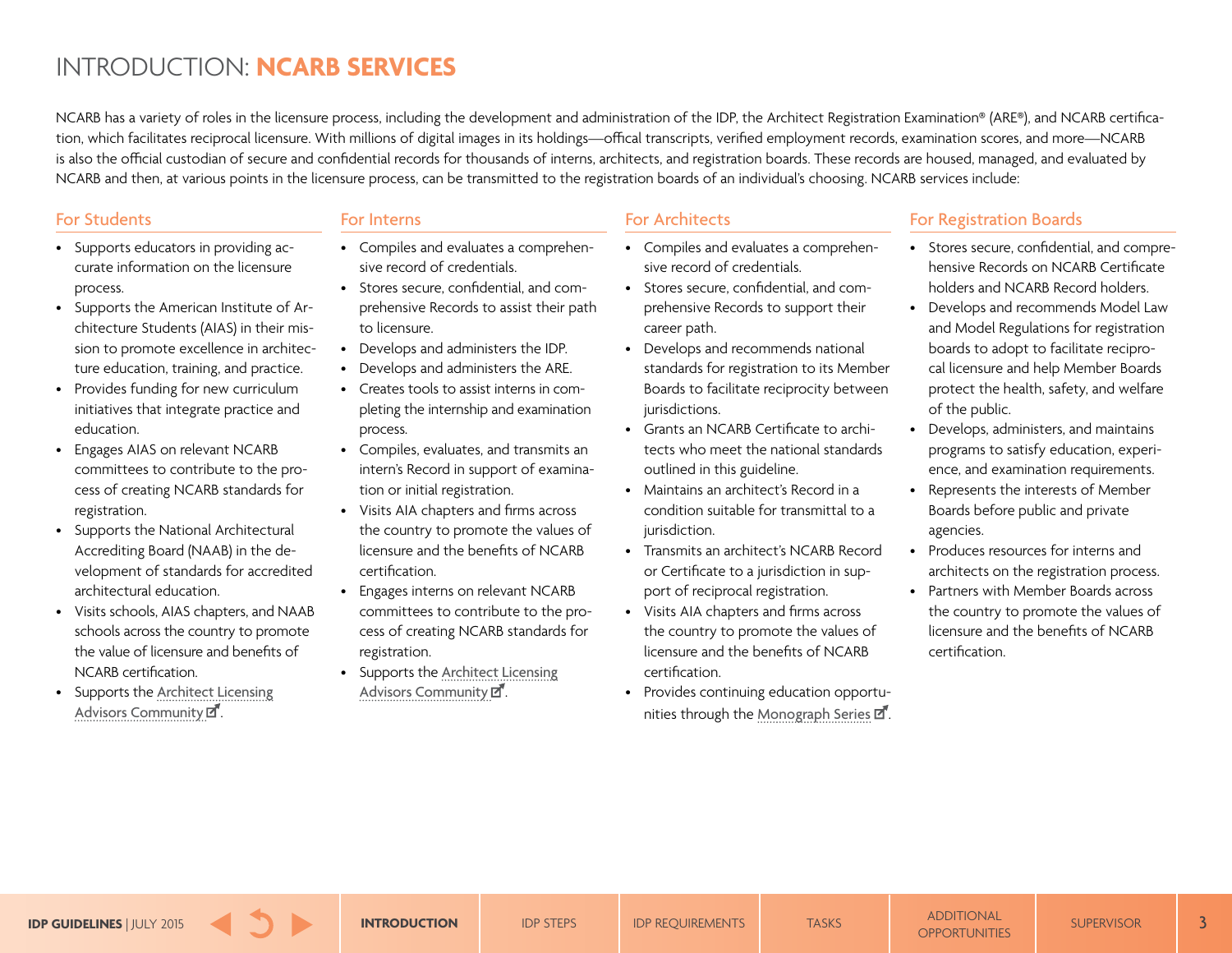# <span id="page-3-0"></span>INTRODUCTION: **LICENSURE/REGISTRATION**

Architects are responsible for the health, safety, and welfare of the people who live or work in the buildings and environments they create. You are not an architect without a license. You must be licensed by a jurisdiction in order to practice architecture within that jurisdiction. While it is possible to work within the profession without having a license, you may not practice architecture or call yourself an architect without a license. Licensure signifies to the public that you have completed the education, experience, and examination necessary to practice architecture independently.

### Education

Most U.S. jurisdictions require a professional degree in architecture from a program accredited by the National Architectural Accrediting Board (NAAB) or a professional degree in architecture from a Canadian program accredited by the Canadian Architectural Certification Board (CACB) to satisfy their education requirement.

For a list of NAAB-accredited programs, visit www[.naab.org](http://www.naab.org/r/schools/search.aspx?searchtype=A)  $\vec{a}$ .

Some jurisdictions may accept education equivalencies. For a guide to equivalency requirements, refer to the *NCARB Education Standard* included in the *[Education Guidelines](http://www.ncarb.org/~/media/Files/PDF/Guidelines/EDU_Guidelines.pdf)* at www.ncarb.org.

#### **Experience**

Most U.S. jurisdictions have adopted the IDP as their experience requirement for initial registration. All jurisdictions require a structured internship with direct supervision by a registered architect for some period of time. Compare the IDP with any additional experience requirement your registration board may require. Where differences exist, you must first comply with your jurisdiction's requirement; however, completion of the IDP facilitates certification and future registration in other jurisdictions.

The requirements of the IDP are outlined in these guidelines.

#### Examination

Every U.S. jurisdiction requires interns to pass the ARE to satisfy its examination requirement.

The ARE is a practice-based exam administered on a year-round basis that covers:

- Programming, Planning & Practice
- Site Planning & Design
- Building Design & Construction Systems
- Schematic Design
- Structural Systems
- Building Systems
- Construction Documents & Services

The content of the ARE is based on the knowledge and skills required of a recently licensed architect, practicing independently, to provide architectural services. The ARE evaluates an applicant's competence in the provision of architectural services to protect the public health, safety, and welfare.

For more information concerning the ARE, refer to the *[ARE](http://www.ncarb.org/ARE/Preparing-for-the-ARE/~/media/Files/PDF/Guidelines/ARE_Guidelines.pdf)*  [Guidelines](http://www.ncarb.org/ARE/Preparing-for-the-ARE/~/media/Files/PDF/Guidelines/ARE_Guidelines.pdf)<sup>1</sup>, available at www.ncarb.org.

#### **Registration Requirements are set by Jurisdictions**

The 54 architectural registration boards, which are members of NCARB, have the legal authority to establish licensure requirements, enforce licensure laws and regulations, and respond to complaints of unlicensed or unethical practice.

Each registration board determines its own education, experience, and examination requirements for initial and reciprocal registration in their jurisdiction. Most jursidictions have adopted the standards specified in NCARB's *[Legisla](http://www.ncarb.org/Publications/~/media/Files/PDF/Special-Paper/Legislative_Guidelines.pdf)[tive Guidelines and Model](http://www.ncarb.org/Publications/~/media/Files/PDF/Special-Paper/Legislative_Guidelines.pdf)  [Law/Model Regulations](http://www.ncarb.org/Publications/~/media/Files/PDF/Special-Paper/Legislative_Guidelines.pdf) .*

For an overview of each jurisdiction's registration requirements go to the NCARB website at [www.ncarb.org/](http://www.ncarb.org/Getting-an-Initial-License/Registration-Board-Requirements.aspx) [Reg-Board-Requirements](http://www.ncarb.org/Getting-an-Initial-License/Registration-Board-Requirements.aspx)  $\vec{a}$ . Since each jurisdiction may change its rules, statutes, and regulations at any time, it is always advisable to check with the individual board to verify registration and practice requirements.

**[IDP GUIDELINES](#page-0-0)** | JULY 2015 **[INTRODUCTION](#page-1-0)** [IDP STEPS](#page-5-0) [IDP REQUIREMENTS](#page-8-0) [TASKS](#page-17-0) | ADDITIONAL [SUPERVISOR](#page-33-0) | 4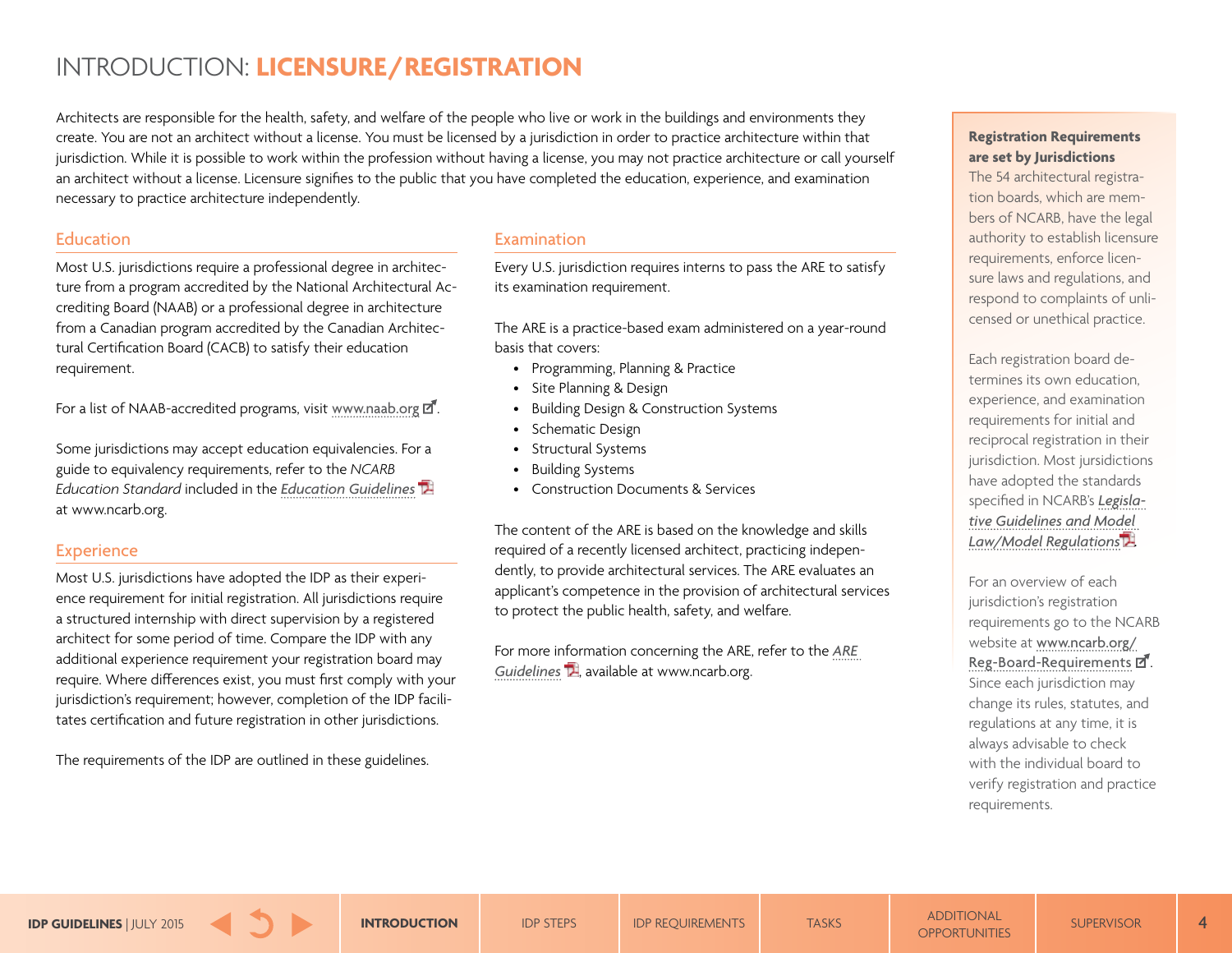# <span id="page-4-0"></span>INTRODUCTION: **NCARB CERTIFICATION**

Many architects choose to seek NCARB certification following initial licensure. The NCARB Certificate facilitates reciprocal registration among all 54 NCARB Member Boards, and 11 Canadian provincial associations. The NCARB Certificate signifies that you have met the national standards established by the registration boards.

To qualify for NCARB certification, you must satisfy all of the Requirements for certification outlined in *[Certification Guide](http://www.ncarb.org/Certification-and-Reciprocity/Certification-Overview/~/media/Files/PDF/Guidelines/Cert_Guidelines.ashx)*[lines](http://www.ncarb.org/Certification-and-Reciprocity/Certification-Overview/~/media/Files/PDF/Guidelines/Cert_Guidelines.ashx)<sup>-</sup> **R**. Requirements include: good character; satisfaction of NCARB's education, experience, and examination requirements; and a current registration to practice architecture issued by an NCARB Member Board.

*While NCARB certification facilitates reciprocity, it does not provide you the privilege to practice architecture. You must be registered in each jurisdiction before you are permitted to seek work or are qualified to practice architecture. In some jurisdictions the NCARB Certificate allows the benefit of soliciting work or participating in a design competition prior to licensure. See the [licensing requirements page](http://www.ncarb.org/Getting-an-Initial-License/Registration-Board-Requirements.aspx) on ncarb.org.*

### Benefits of the NCARB Certificate

- PRESTIGIOUS CREDENTIAL By obtaining and maintaining the NCARB Certificate, an individual has demonstrated that they have met the established standards for certification. An architect who has an active NCARB Certificate may use the letters "NCARB" after his/her name.
- RECIPROCITY The NCARB Certificate makes it easier to obtain reciprocal registration in other jurisdictions. In fact, many registration boards require the NCARB Certificate for reciprocal registration. Most NCARB Member Boards accept the NCARB Certificate as a primary method to support reciprocal registration.
- MOBILITY The NCARB Certificate gives you the mobility to seek work wherever it is. Even if your work interests center solely on projects within the jurisdiction where you are licensed, with an NCARB Certificate you are prepared to meet your clients' needs as they move or expand across state lines.
- COMPETITIVE EDGE Many architectural firms consider certification an important factor in hiring and promotion because they know that an architect with an NCARB Certificate provides the firm with greater flexibility when pursuing opportunities and expanding their practice. Additionally, some jurisdictions allow the benefit of soliciting work or participating in a design competition prior to licensure if you hold an NCARB Certificate.
- SECURITY Your records are maintained on a secure server and are ready when you are, eliminating the need to worry about misplaced records or obtaining necessary verifications from a previous employer who may no longer be in business.
- CONTINUING EDUCATION Both mini-monographs and monographs are available to NCARB Certificate holders for free!

#### **Save Money**

Interns can save money just by keeping their NCARB Record active while they complete the steps for licensure. If you have a professional degree from a NAAB-accredited program and have completed the IDP, you'll meet the requirements for NCARB certification when you pass the ARE and receive your initial license.

The cost to keep your NCARB Record active while you pursue your initial license is just \$75 a year.

If you maintain an active Record in good standing, the application fee for NCARB certification (\$1,500) will be waived and you will receive a 50 percent discount on Certificate renewals for the first three years of service.

**[IDP GUIDELINES](#page-0-0)** | JULY 2015 **[INTRODUCTION](#page-1-0)** IDP STEPS IDP REQUIREMENTS TASKS [OPPORTUNITIES](#page-29-0) [SUPERVISOR](#page-33-0) 5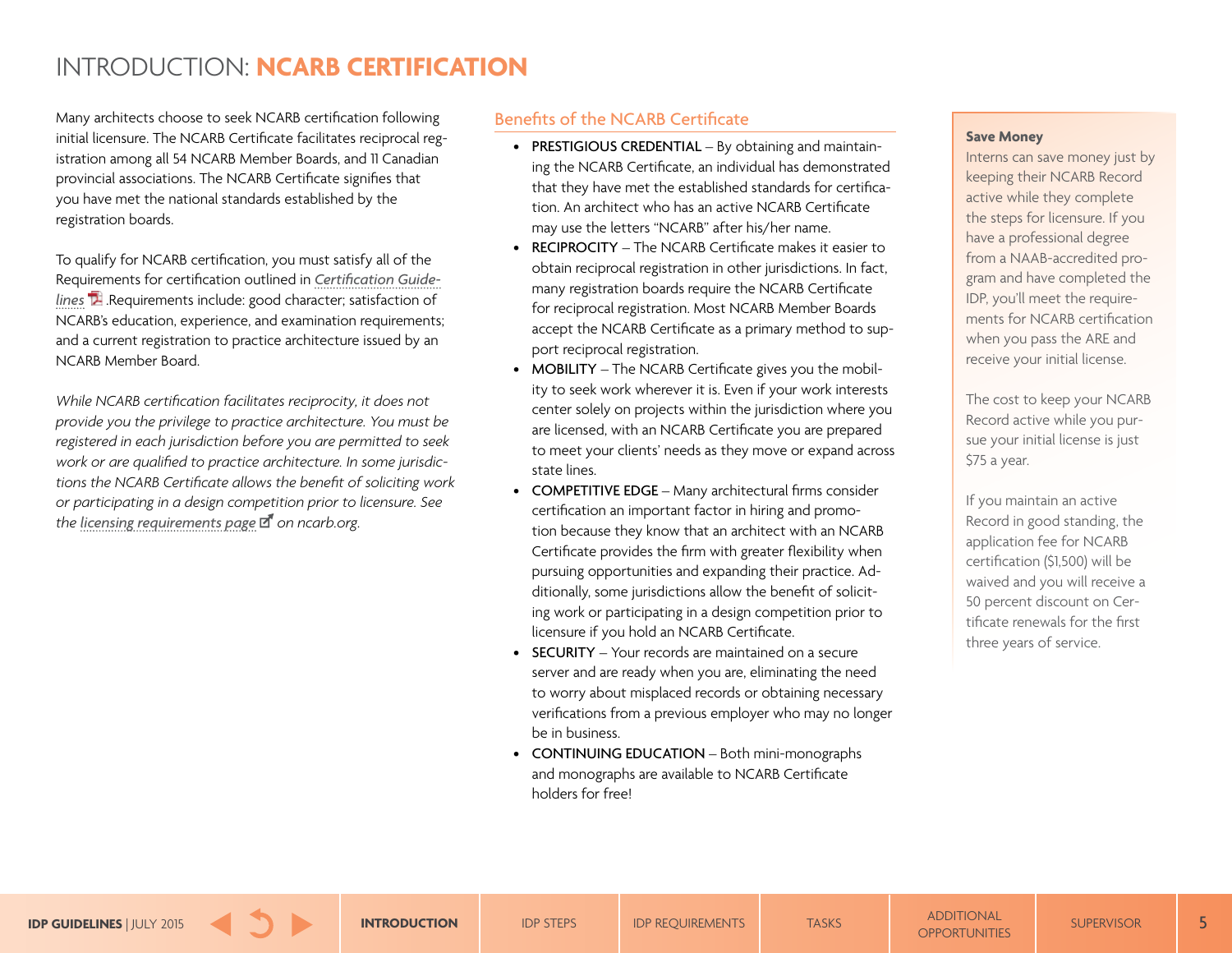# <span id="page-5-0"></span>**IDP STEPS**

#### Step 1

ESTABLISH YOUR NCARB RECORD

To start participating in the IDP, you must have an [NCARB Record](#page-2-0).

To create your NCARB Record, go to the ["My NCARB" section](https://my.ncarb.org/)  $\overline{d}$  on the NCARB homepage, and click on "establish record." Once you have established your account, add the NCARB Record service. If you are interrupted in process or need additional information to complete the application, you can save it and return later to complete it.

In order to establish an NCARB Record and receive your NCARB Record number, you must complete the application and submit payment. Once you click "Submit," you will receive two e-mails. The first will confirm receipt of your payment. The second will assign your NCARB Record number and provide further instructions.

Refer to the [NCARB Fees](http://www.ncarb.org/Getting-an-Initial-License/NCARB-Fees.aspx)  $\overline{a}$  for establishing and maintaining your NCARB Record. All fees are subject to change, and are non-refundable unless otherwise noted.

If you have applied for an NCARB Record in the past, please do not reapply. You should reactivate your existing Record by [logging into your NCARB](https://my.ncarb.org/)  [Record online](https://my.ncarb.org/)  $\mathbb{Z}^n$  and selecting the Annual Renewal option. All renewals and reactivations can be submitted online.

### Step 2

#### IDENTIFY YOUR IDP SUPERVISOR

Your IDP supervisor is the individual who supervises you on a daily basis and has responsibility for and professional knowledge of your work. Your IDP supervisor is required to certify that the information you submit on your experience report is true and correct.

Refer to the [supervision requirements](#page-10-0) when identifying your IDP supervisor.

#### Step 3

#### IDENTIFY YOUR MENTOR

A mentor is a loyal advisor, teacher, or coach. You have the option to select a mentor whom you feel will make a longterm commitment to your professional growth. You should choose a mentor outside of your office so that you can gain insight and perspective independent of your daily work experience.

Refer to the [supervision requirements](#page-10-0) to identify who can serve as your mentor for IDP.

Refer to [www.aia.org/mentorship](http://www.aia.org/mentorship) for more information about the AIA mentorship program.

**[IDP GUIDELINES](#page-0-0)** | JULY 2015 **IDP STEPS** IDP STEPS IDP REQUIREMENTS TASKS TASKS [OPPORTUNITIES](#page-29-0) [SUPERVISOR](#page-33-0) 6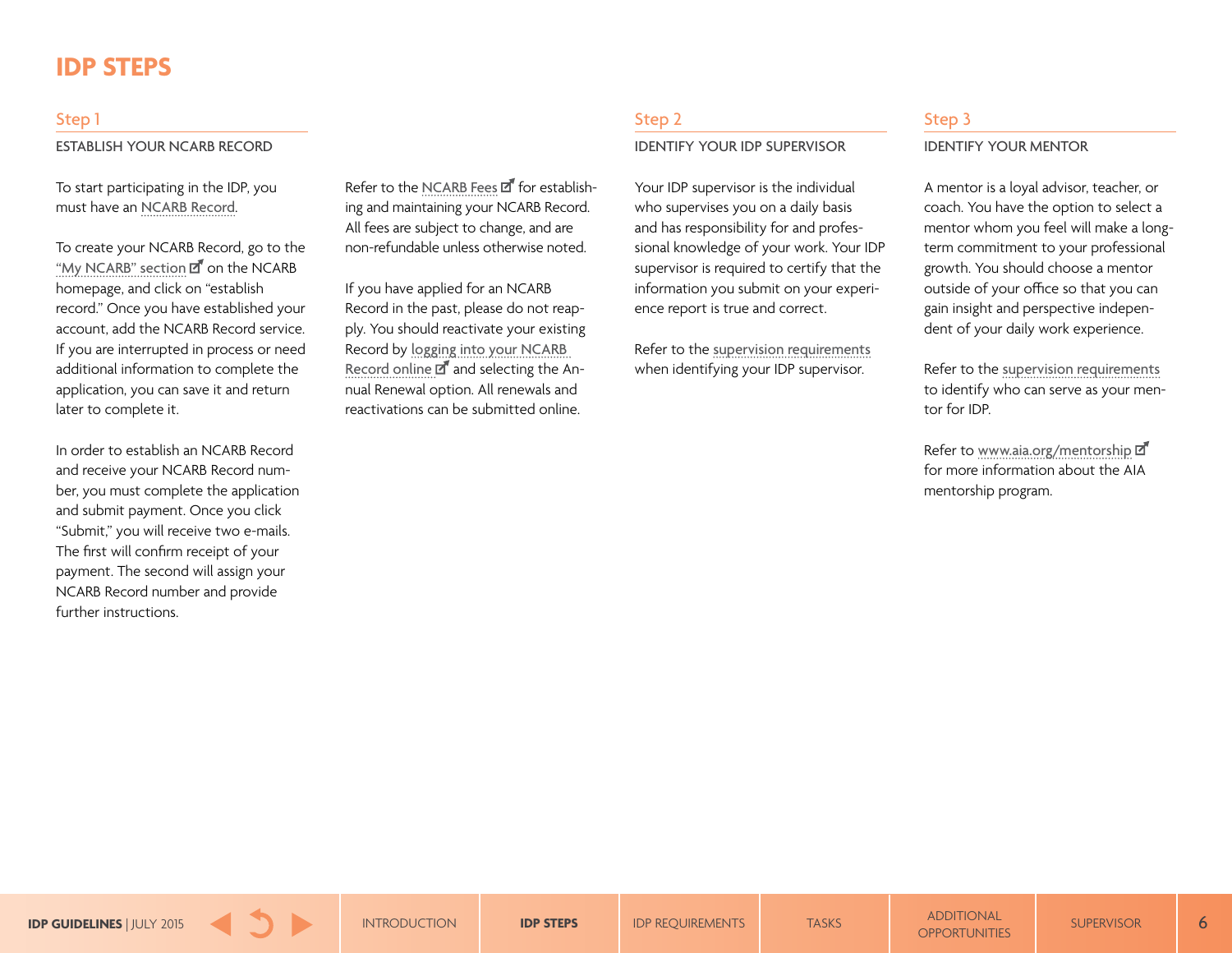# <span id="page-6-0"></span>**IDP STEPS**

#### Step 4

#### DOCUMENT YOUR EXPERIENCE

The online reporting system allows you to document your experience directly into your NCARB Record. Log into ["My](https://my.ncarb.org/)  [NCARB"](https://my.ncarb.org/) **d'** to access your [Record](#page-2-0) and to document your experience regularly.

Upon submission of your experience report through the online reporting system, your supervisor will receive notification that an experience report is ready for review. You and your supervisor should meet to go over your experience. Your supervisor must approve your experience report, thereby certifying the information furnished by you is true and correct, and that you performed the work competently.

There are no circumstances in the IDP that allow you to verify your own experience.

All experience is subject to review and evaluation by NCARB for compliance with the program.

[Learn more about NCARB's online](http://www.ncarb.org/Experience-Through-Internships/Maintaining-Participation/online-reporting-system/Intern-instructions.aspx)  [reporting system here](http://www.ncarb.org/Experience-Through-Internships/Maintaining-Participation/online-reporting-system/Intern-instructions.aspx)  $\mathbb{Z}$ .

# Repeat Step 4 Often

You must submit your experience report to NCARB at specified intervals according to the [reporting requirements](#page-8-0).

- All experience reports must be submitted electronically through the online reporting system.
- You will not be able to submit a report that is in the "saved" status if it contains experience more than five years in the past.
- To comply with the reporting requirements, your experience reports must be in the submitted or approved status within the online reporting system.
- In the submitted status, a supervisor can return a report to you for modifications or edits.
- Submitted experience hours can be lost if they are deemed invalid and rejected by a supervisor, or by NCARB if they are not earned in accordance with the requirements of the IDP.

#### **All Experience Must be Verified**

In most settings, your experience must be verified by your IDP supervisor. There are opportunities within supplemental experience that may be verified by a mentor.

Make sure you review and understand the s[upervision requirements](#page-10-0).

#### **Changing Employment**

During the course of IDP participation, personal circumstances or external factors can result in new employment opportunities. If you change employers, be sure to:

- 1. Document all experience prior to leaving your current employer. All experience earned at your current employer must be certified by your current IDP supervisor.
- 2. Identify your IDP supervisor at your new employer.
- 3. Document your experience at your new employer (after meeting the [employment](#page-8-0)  [requirements](#page-8-0)). All experience earned at your new employer must be certified by your new IDP supervisor.

**[IDP GUIDELINES](#page-0-0)** | JULY 2015 **[IDP STEPS](#page-5-0)** IDP STEPS IDP REQUIREMENTS TASKS [OPPORTUNITIES](#page-29-0) [SUPERVISOR](#page-33-0) 7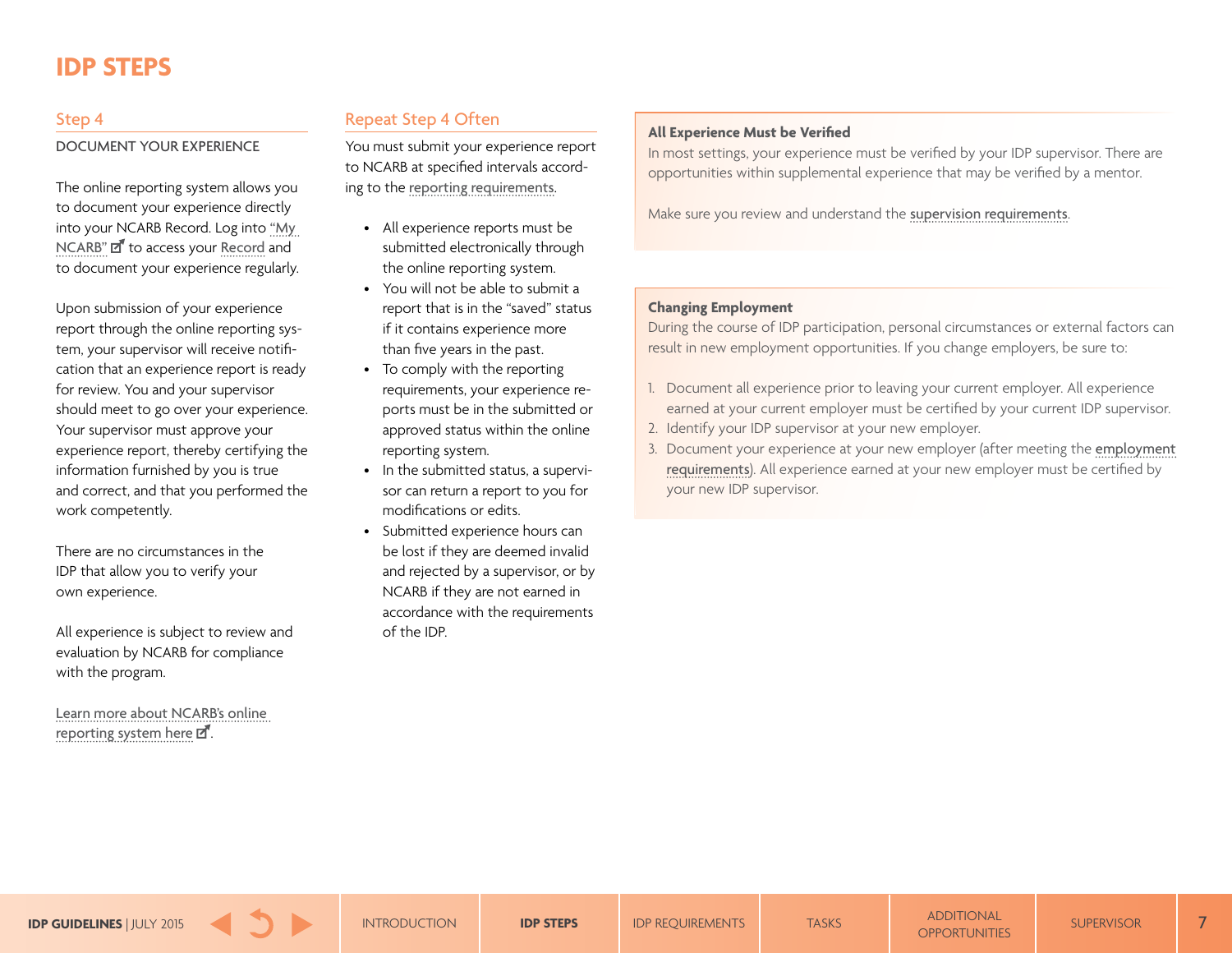# <span id="page-7-0"></span>**ADDITIONAL STEPS**

### Document Your Education

Upon graduation, you must provide a copy of your final transcript to NCARB.

- Download and mail the [transcript request](http://www.ncarb.org/Publications/~/media/Files/PDF/Applications-Forms/Form122_EducationForm.pdf)  [forms](http://www.ncarb.org/Publications/~/media/Files/PDF/Applications-Forms/Form122_EducationForm.pdf)  $\overline{1}$  and any associated fee to your school(s).
- Each transcript must be returned directly to NCARB by the school. NCARB will only accept official transcripts submitted by the school.

# Transmit Your NCARB Record

Registration boards are required to examine and maintain a record of the qualifications of each applicant for registration. To satisfy this requirement, a complete copy of your [NCARB Record](#page-2-0) may be transmitted to a jurisdiction to support your application for initial or reciprocal registration. All NCARB Member Boards accept the NCARB Record for initial registration.

Transmittal of your Record in support of initial registration is only available for active Record holders.

### Take the ARE

Does your jurisdiction allow you to take the ARE before completion of the IDP?

Each jurisdiction establishes its own application procedures for examination. As soon as you determine where you will seek initial registration you should request application materials from your jurisdiction. Review your [jurisdictional require](http://www.ncarb.org/Getting-an-Initial-License/Registration-Board-Requirements.aspx)[ments](http://www.ncarb.org/Getting-an-Initial-License/Registration-Board-Requirements.aspx)  $\mathbb{Z}^n$  for licensure.

You must notify NCARB of your intent to apply for examination. You may make the request from ["My NCARB"](https://my.ncarb.org/)  $\overline{a}$ .

For more on the ARE, visit the ["Getting Started with the ARE"](http://www.ncarb.org/en/ARE/Getting-Started-With-the-ARE.aspx) [webpage](http://www.ncarb.org/en/ARE/Getting-Started-With-the-ARE.aspx)  $\mathbb{Z}$ .

### Get Licensed

All jurisdictions require individuals to be licensed (registered) before they may call themselves architects and contract to provide architectural services. You must contact your registration board to find out their requirements and to complete the licensure process.

The registration board will determine if you have met the requirements for licensure. In addition to the education, experience, and examination requirements, there may be additional jurisdictional requirements. For more information, check the [Registration Board](http://www.ncarb.org/Getting-an-Initial-License/Registration-Board-Requirements.aspx)  [Licensing Requirement page](http://www.ncarb.org/Getting-an-Initial-License/Registration-Board-Requirements.aspx) **d'** on www.ncarb.org.

# Get NCARB Certified

The [NCARB Certificate](#page-4-0) signifies that you have met the national standards established by the registration boards.

Upon receiving your initial license to practice, notify NCARB in writing at [customerservice@ncarb.](mailto:customerservice@ncarb.org) [org](mailto:customerservice@ncarb.org). NCARB will update your Record to reflect your new status and follow up with you if you are interested in seeking an NCARB Certificate. You can also notify us of your initial licensure and convert directly through "[My NCARB"](https://my.ncarb.org/)  $\overline{a}$ .

If you maintain an active Record in good standing, the application fee for NCARB certification (\$1,500) will be waived and you will receive a 50 percent discount on Certificate renewals for the first three years of service.

Monitor your NCARB Record status through ["My NCARB"](https://my.ncarb.org/) D. This will allow you to make sure processes are taking place in a timely manner. For example, once you graduate, your transcript will need to be submitted to NCARB from your school(s). By monitoring your Record, you'll be able to determine if there are hold-ups.

### **Transmittal Requests**

To authorize NCARB to transmit your Record, select "Request a Transmittal" online at ["My NCARB"](https://my.ncarb.org/Login)  $\overline{z}$  to access instructions on transmitting your NCARB Record to the NCARB Member Board of your choice. If you cannot access this online service or need assistance with your request, please contact [customerservice@ncarb.org](mailto:customerservice%40ncarb.org?subject=Transmittal%20Request%20Help).

#### **Jurisdictional Requirements**

When you request transmittal of your NCARB Record to an NCARB Member Board, NCARB will try to apprise you of any additional requirements that exist for that jurisdiction. However, you should confirm specific requirements directly with the jurisdiction prior to seeking registration. Please review the [Registration Board Licensing Require](http://www.ncarb.org/Getting-an-Initial-License/Registration-Board-Requirements.aspx)[ment page](http://www.ncarb.org/Getting-an-Initial-License/Registration-Board-Requirements.aspx)  $\vec{a}$  on www.ncarb.org to determine the specific requirements for reciprocal registration in any jurisdiction.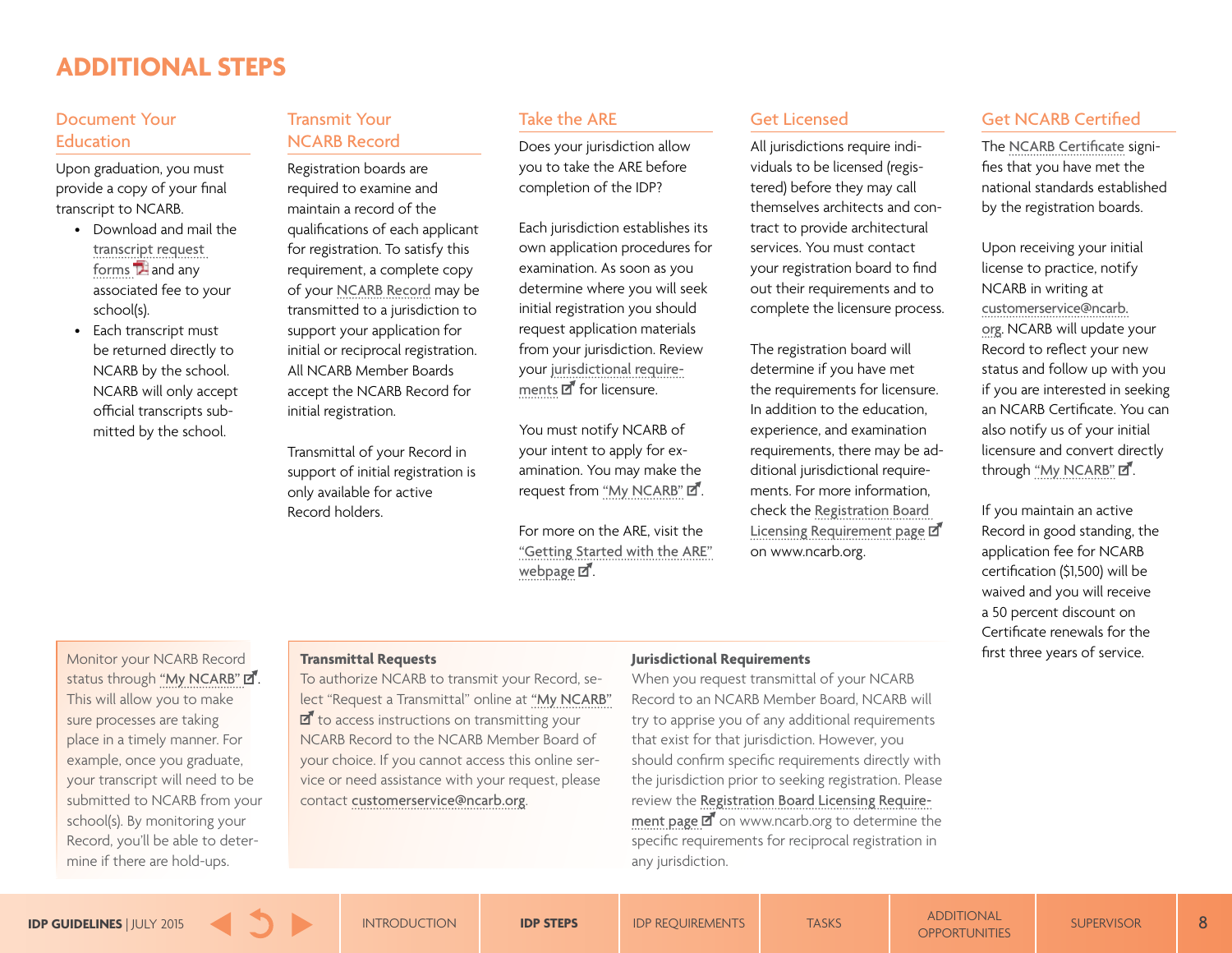# <span id="page-8-0"></span>IDP REQUIREMENTS: **ELIGIBILITY, REPORTING, AND EMPLOYMENT**

# Eligibility Requirements

You can earn IDP experience once you have successfully graduated from high school or an established equivalent.

# Reporting Requirements

All experience must be submitted online through the online reporting system or [My IDP](http://www.ncarb.org/Experience-Through-Internships/Resources-for-Interns/MYIDP.aspx) a mobile app—free for iPhone and Android.

To earn full credit for experience, interns must submit all experience including supplemental experience in reporting periods of no longer than six months and within two months of completion of each reporting period.

Experience reported beyond the two-month filing period and up to five years after the date of the experience will be accepted at a reduced value of fifty percent (50 percent) toward the IDP requirements.

Provisions have been made for reasonable extensions to the two-month filing period. For more information on the reporting requirements and extensions, please refer to the [NCARB website](http://www.ncarb.org/Experience-Through-Internships/Maintaining-Participation/Reporting-Requirement.aspx)  $\mathbb{Z}$ .

*Please note: Architects registered in a U.S. or Canadian jurisdiction documenting experience for the purpose of obtaining the NCARB Certificate are not subject to these reporting requirements when retroactively documenting their experience. However, they must document their experience through the online reporting system.*

# Employment Requirements

To earn experience in [setting A](#page-9-0), [setting O](#page-9-0), ["Design or](#page-13-0)  [Construction Related Employment"](#page-13-0) within [setting S](#page-9-0), and some scenarios in ["Construction Work"](#page-31-0) within [Additional Opportunities](#page-29-0), you must be employed.

- Unpaid internships are not eligible to earn experience hours with the exception of the approved [Community-Based Design Center/Collaborative](#page-14-0) as defined in experience setting S.
- No experience may be earned outside of the U.S. or Canada, except at an organization engaged in the practice of architecture, an approved [Community-Based Design Center/Collaborative](#page-14-0) as defined in experience setting S, or through [Leadership and Service](#page-13-0) defined in experience setting S.
- To earn experience in [Teaching or Research](#page-32-0) as defined in [Additional Opportunities](#page-29-0), you must be employed by the institution.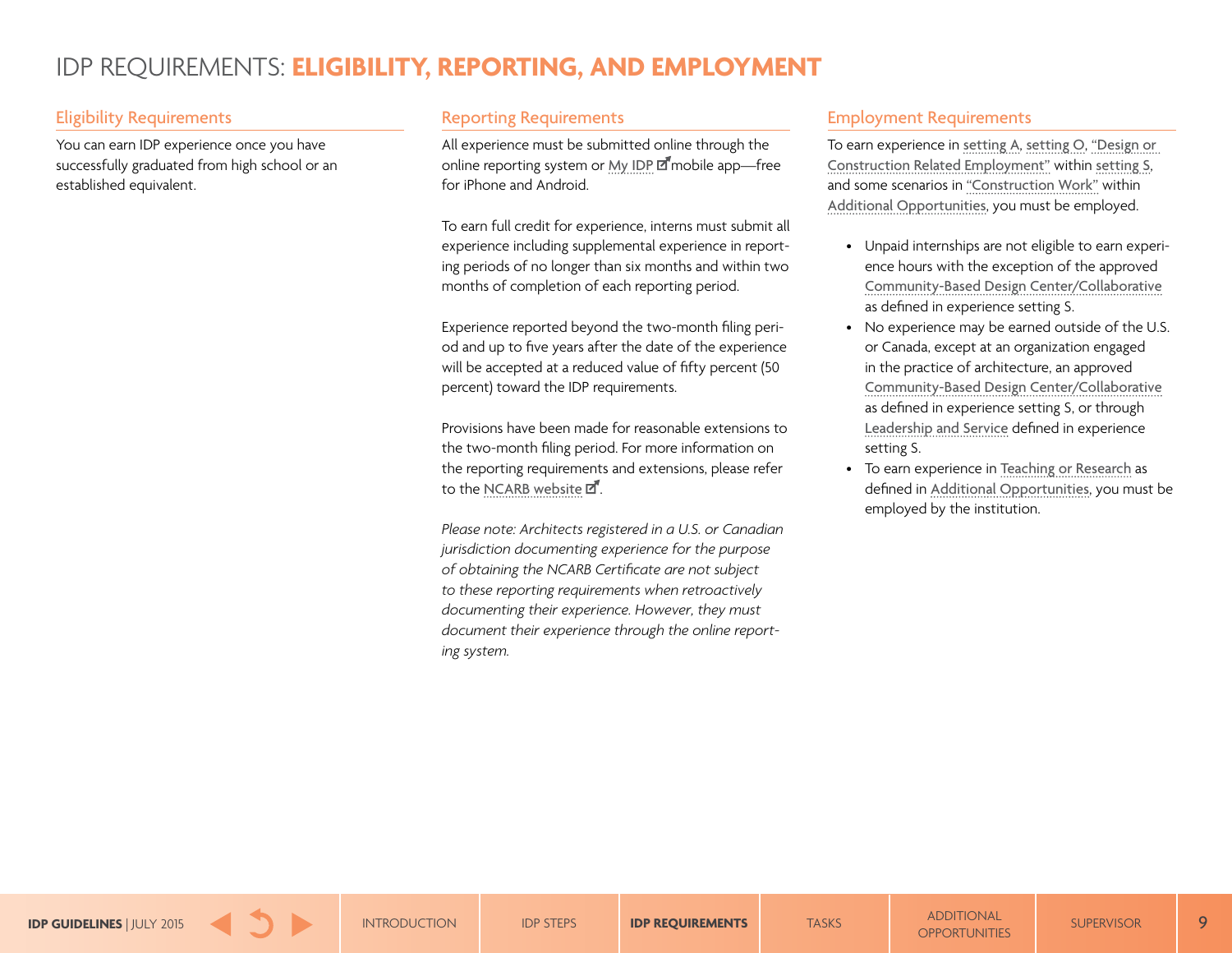# <span id="page-9-0"></span>IDP REQUIREMENTS: **EXPERIENCE SETTINGS**

You earn experience hours in experience settings. Experience settings are defined by the type of organization, the work performed, and who verifies the experience. NCARB recognizes three experience settings:

#### A: Practice of Architecture

#### 1,860 HOURS MINIMUM

[Direct supervision](#page-10-0) by an IDP supervisor licensed as an architect in a U.S. or Canadian jurisdiction in an organization engaged in the lawful practice of architecture.

- *• The definition of the "lawful" practice of architecture is determined by individual jurisdictions. For more information contact your registration board*  $\mathbb{Z}$ .
- *• You must earn a minimum of 1,860 hours in experience setting A. There is no maximum number of hours you may earn in this experience setting.*

### O: Other Work Settings

#### 1,860 HOURS MAXIMUM

[Direct supervision](#page-10-0) by an IDP supervisor licensed as an architect in a U.S. or Canadian jurisdiction in an organization not engaged in the practice of architecture.

[Direct supervision](#page-10-0) by an architect not registered in the United States/Canada engaged in the practice of architecture outside of the United States or Canada.

[Direct supervision](#page-10-0) by a landscape architect or registered engineer (practicing as a structural, civil, mechanical, fire protection, or electrical engineer in the field of building construction).

#### S: Supplemental Experience

Opportunities to earn experience hours outside of a traditional work setting. Many of the supplemental experience opportunities may be completed whether or not employed. To earn IDP credit, experience earned through supplemental experience may not earn academic credit.

#### **Academic Internships**

Many schools have programs where interns work in firms as part of their degree curriculum. Any internship that is integrated into an academic program, whether as a requirement or as an elective, is considered an academic internship.

If an academic internship includes employment within Experience Setting A or O, it may earn credit for IDP while earning academic credit at the same time. The employment must meet all the stipulations of Experience Setting A or O in order to qualify, including the eligibility, reporting, and employment requirements.

#### **Reporting Academic Internships**

• Experience as part of an academic internship is reported using the online reporting system and is submitted in the same fashion as any other Experience Setting A or O employment. Academic internship programs need not be pre-approved by NCARB, nor identified within the online reporting system.

#### **Tip**

If you are interested in specific programs at your school, please contact your school's architect licensing advisor. If you are not sure who your architect licensing advisor is, check the [Architect](http://www.ncarb.org/Experience-Through-Internships/IDP-Coordinators.aspx)  [Licensing Advisor section](http://www.ncarb.org/Experience-Through-Internships/IDP-Coordinators.aspx) of www.ncarb.org  $\vec{\mathbf{Z}}$ .

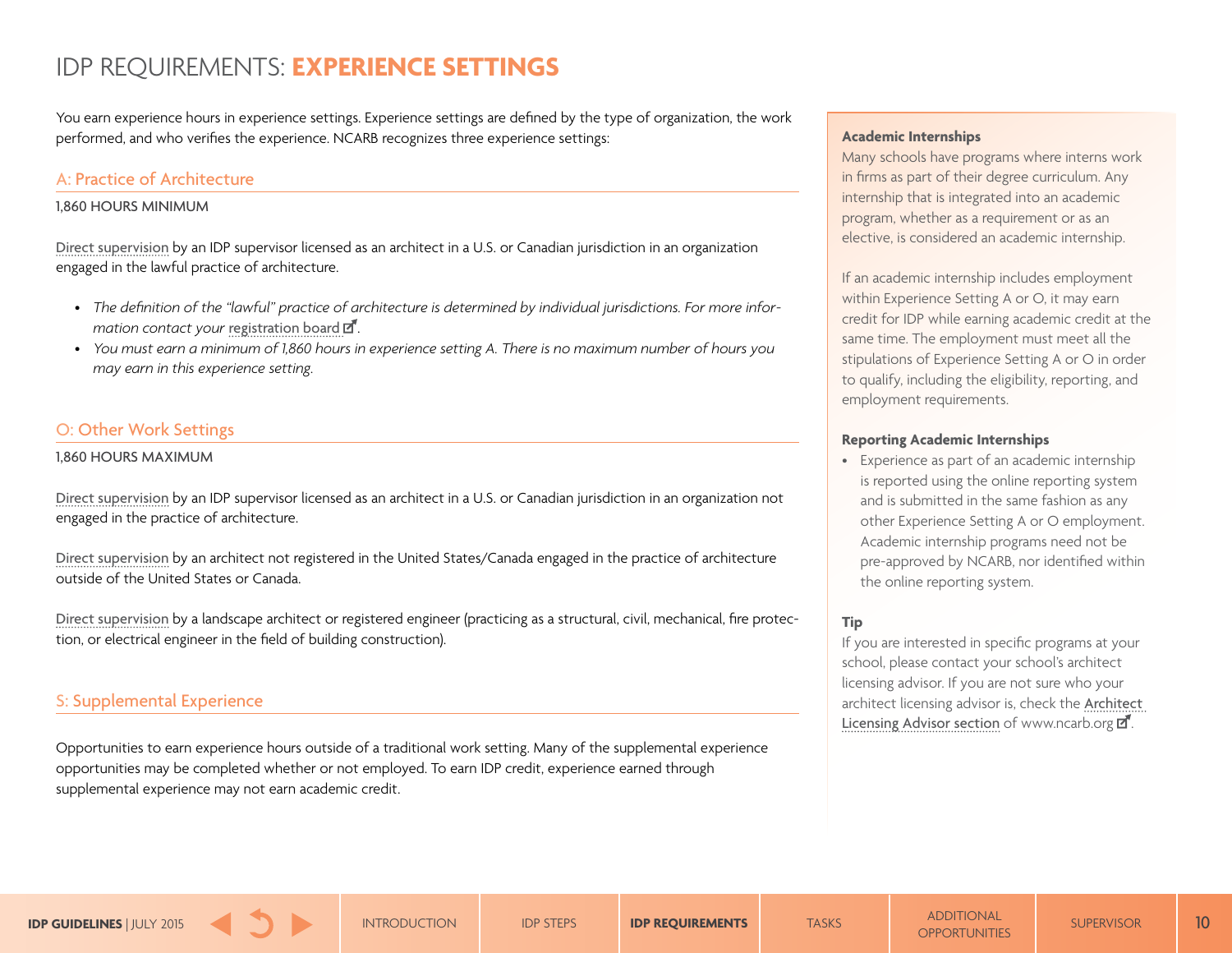# <span id="page-10-0"></span>IDP REQUIREMENTS: **SUPERVISION**

#### Supervision Requirements

#### IDP SUPERVISOR

Your IDP supervisor is the individual who supervises you on a daily basis and has responsibility for and professional knowledge of your work. Your IDP supervisor is required to certify that the information you submit on your experience report is true and correct and that you performed the work competently.

IDP supervisors are usually registered architects; however, in certain experience settings your IDP supervisor may be a professional from another discipline.

In experience settings A and opportunities within O your IDP supervisor must be licensed per the [experi](#page-9-0)[ence settings](#page-9-0), but not necessarily in the jurisdiction where they are located.

*If you are earning experience in New York, you must contact the New York board to verify its supervisor requirements.*

#### DIRECT SUPERVISION

"Direct supervision" of interns shall occur either through personal contact or through a mix of personal contact and remote communication (e.g. e-mail, online markups, webinars, internet) such that the IDP supervisor has control over the work of the intern and has sufficient professional knowledge of the supervised work so that the IDP supervisor can determine that the intern understands and is performing his or her work experience within the professional standard of care.

To earn experience hours in workplace settings described in this document, the intern must work under the direct supervision of an IDP supervisor. The supervisor shall verify the experience of the intern and foster a professional relationship that is grounded in a direct professional association between the intern and the supervisor.

#### **MENTOR**

You may have many mentors throughout your career. A mentor is defined as a loyal advisor, teacher, or coach. In IDP, there are opportunities for your mentor to certify certain supplemental experience opportunities and provide guidance in your professional development.

To serve as your mentor for the IDP, the individual must hold a current license to practice architecture in a U.S. or Canadian jurisdiction; however, your mentor does not have to be registered in the jurisdiction where you are located.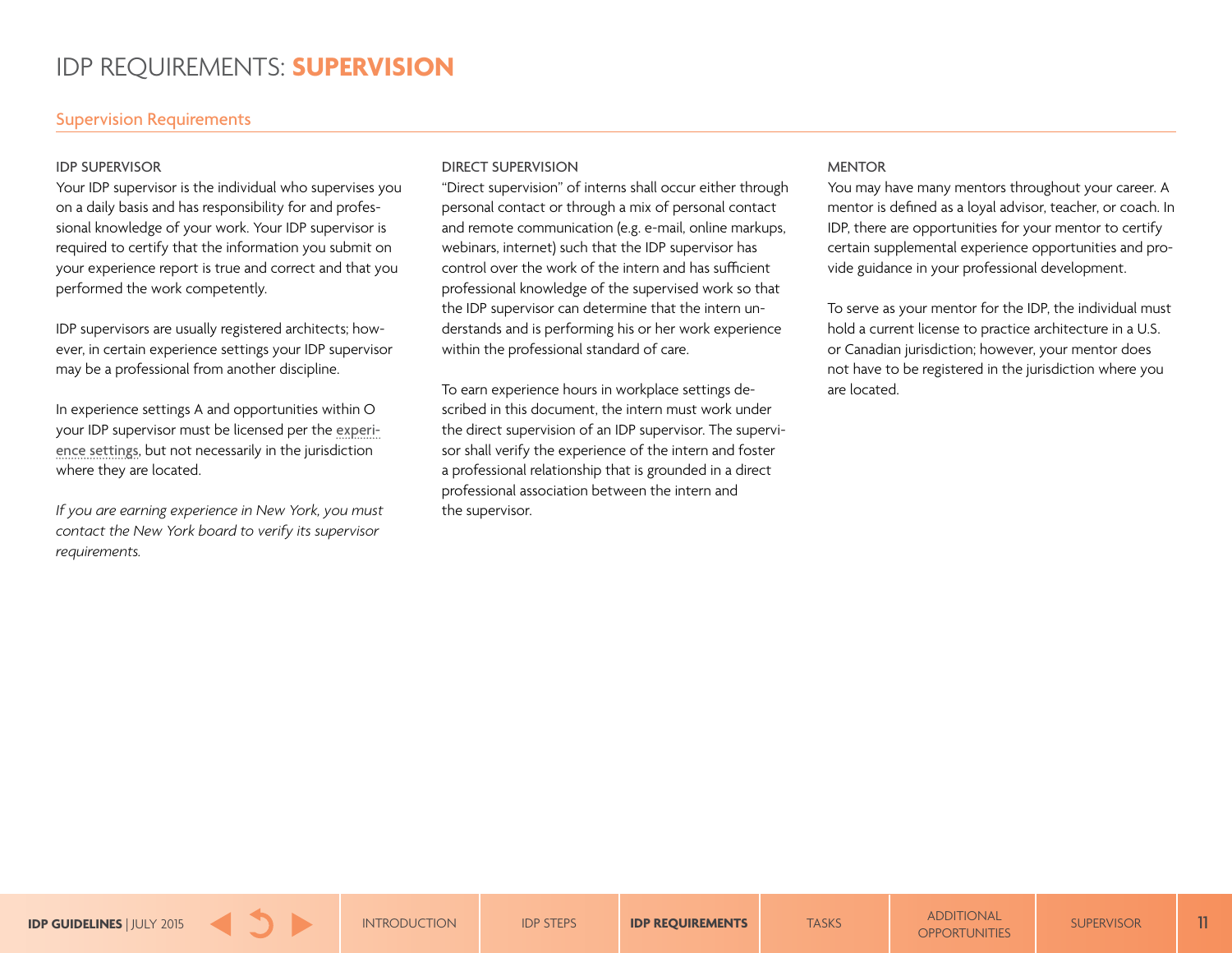# <span id="page-11-0"></span>IDP REQUIREMENTS: **EXPERIENCE CATEGORIES AND AREAS**

### 3,740 Experience Hours

In order to satisfy the IDP experience requirement, you must document required hours in each of the 17 experience areas. IDP experience can only be gained in experience settings recognized by NCARB.

#### Experience Areas

The four experience categories include 17 experience areas. To complete the 3,740 required hours, you must satisfy the minimum hours required in each experience area.

### Required Hours

Hours documented in each IDP experience area that reflect the competent performance of the tasks defined in that area.

#### Reporting Hours

All hours must be submitted in accordance with the reporting requirement. It is important to note that some jurisdictions may require additional experience and/or have a minimum employment duration requirement. NCARB recommends that interns continue to report all hours. Doing so will help facilitate licensure and reciprocity in jurisdictions with different experience requirements.

| <b>Pre-Design</b>                       | <b>Required Hours</b> |
|-----------------------------------------|-----------------------|
| Programming                             | 80                    |
| <b>Site and Building Analysis</b>       | 80                    |
| <b>Project Cost and Feasibility</b>     | 40                    |
| Planning and Zoning Regulations         | 60                    |
| <b>TOTAL</b>                            | 260                   |
| Design                                  | <b>Required Hours</b> |
| <b>Schematic Design</b>                 | 320                   |
| <b>Engineering Systems</b>              | 360                   |
| <b>Construction Cost</b>                | 120                   |
| <b>Codes and Regulations</b>            | 120                   |
| <b>Design Development</b>               | 320                   |
| <b>Construction Documents</b>           | 1,200                 |
| Material Selection and Specification    | 160                   |
| <b>TOTAL</b>                            | 2,600                 |
| <b>Project Management</b>               | <b>Required Hours</b> |
| <b>Bidding and Contract Negotiation</b> | 120                   |
| <b>Construction Administration</b>      | 240                   |
| <b>Construction Phase: Observation</b>  | 120                   |
| <b>General Project Management</b>       | 240                   |
| <b>TOTAL</b>                            | 720                   |
| <b>Practice Management</b>              | <b>Required Hours</b> |
| <b>Business Operations</b>              | 80                    |
| Leadership and Service                  | 80                    |
| <b>TOTAL</b>                            | 160                   |

# **TOTAL HOURS 3,740**

**[IDP GUIDELINES](#page-0-0)** | JULY 2015 **[IDP STEPS](#page-5-0)** IDP STEPS **[IDP REQUIREMENTS](#page-8-0)** TASKS TASKS [OPPORTUNITIES](#page-29-0) [SUPERVISOR](#page-33-0) 12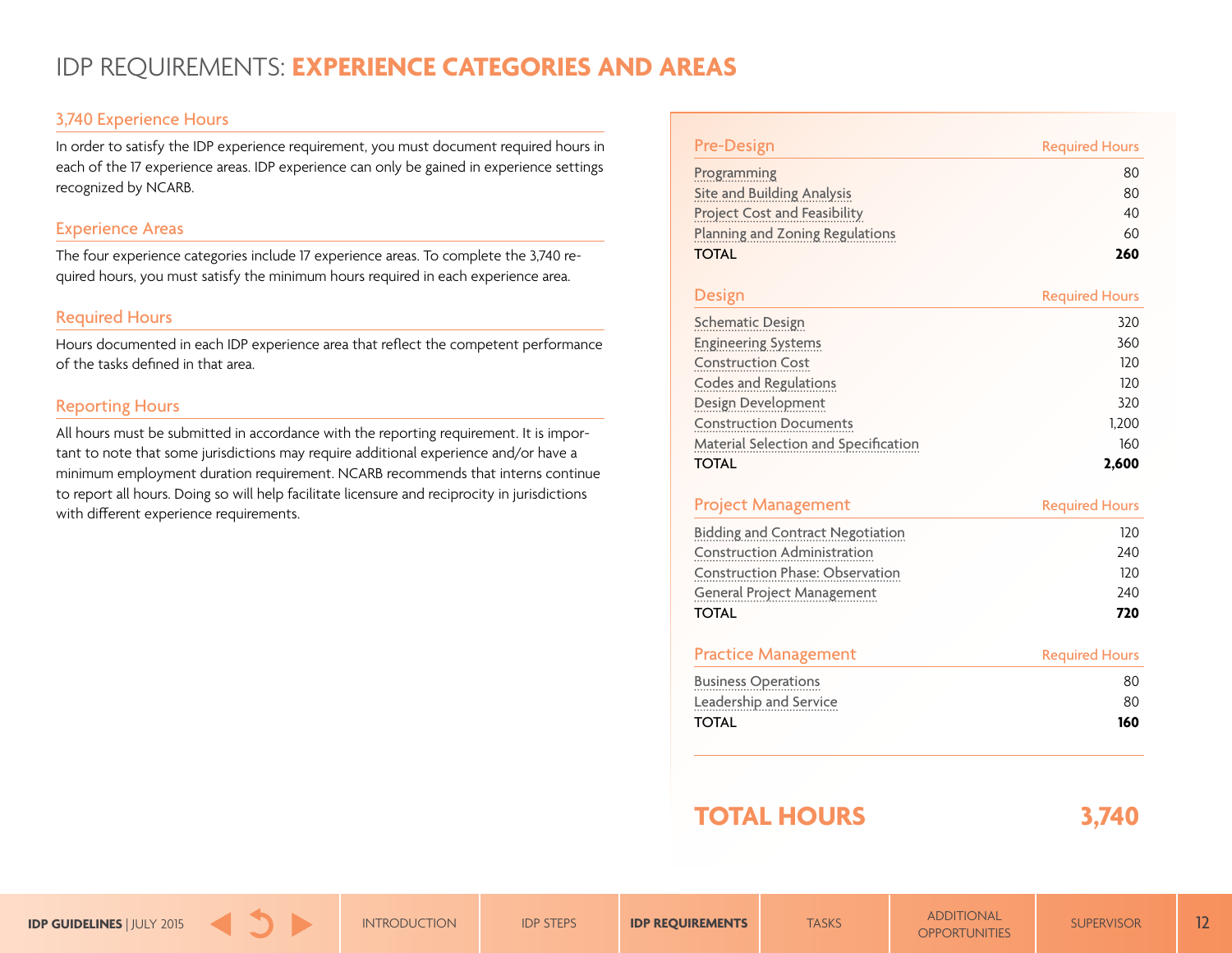<span id="page-12-0"></span>

|                                                                                                                                                                                                                                                     | <b>OPPORTUNITY</b>                          | <b>WHETHER OR NOT</b><br><b>EMPLOYED?</b> | <b>WHO APPROVES</b>            | <b>WHERE THE HOURS GO</b>                                | <b>HOURS EARNED</b>               |                                                                                                                                                 |
|-----------------------------------------------------------------------------------------------------------------------------------------------------------------------------------------------------------------------------------------------------|---------------------------------------------|-------------------------------------------|--------------------------------|----------------------------------------------------------|-----------------------------------|-------------------------------------------------------------------------------------------------------------------------------------------------|
|                                                                                                                                                                                                                                                     | Design or Construction Related Employment   | See employment<br>requirements            | <b>IDP Supervisor</b>          | Any IDP experience area                                  | Up to 930 hours                   |                                                                                                                                                 |
| Supplemental<br>Experience<br>There are several opportuni-                                                                                                                                                                                          | Leadership and Service                      | Yes                                       | See page 14                    | Leadership and Service                                   | Up to 320 hours, 80 hours minimum |                                                                                                                                                 |
|                                                                                                                                                                                                                                                     | Community-Based Design Center/Collaborative | Yes                                       | "Designated IDP<br>Supervisor" | Any IDP experience area except<br>Leadership and Service | Up to 40 hours per area<br>⊒.     |                                                                                                                                                 |
| ties to earn hours through<br>supplemental experience.                                                                                                                                                                                              | <b>CSI Certification: CCCA</b>              | Yes                                       | <b>NCARB</b>                   | Construction Administration                              | area<br>40 hours                  | experience<br>tunities.<br><sup>:</sup> opportuniti<br>) total hours.<br>600<br>đ<br>৯<br>combination<br>$\sigma$<br>S<br>of 40 hour<br>Maximum |
| However, each opportunity<br>has specific limitations in<br>terms of maximum allow-<br>able hours. Hours earned<br>through supplemental<br>experience are credited to<br>the specific experience cat-<br>egory or area in which they<br>are earned. | <b>CSI Certification: CCS</b>               | Yes                                       | <b>NCARB</b>                   | Material Selection<br>and Specification                  | 40 hours                          |                                                                                                                                                 |
|                                                                                                                                                                                                                                                     | Design Competitions                         | Yes                                       | Mentor                         | Any IDP experience area except<br>Leadership and Service | Up to 40 hours per area           |                                                                                                                                                 |
|                                                                                                                                                                                                                                                     | Emerging Professional's Companion (EPC)     | Yes                                       | IDP Supervisor or<br>Mentor    | Any IDP experience area                                  | Up to 40 hours per area           |                                                                                                                                                 |
|                                                                                                                                                                                                                                                     | NCARB's Professional Conduct Monograph      | Yes                                       | <b>NCARB</b>                   | <b>Business Operations</b>                               | num<br>16 hours                   | λuε                                                                                                                                             |
|                                                                                                                                                                                                                                                     | Site Visit With Mentor                      | Yes                                       | Mentor                         | <b>Construction Phase: Observation</b>                   | Up to 40 hours                    |                                                                                                                                                 |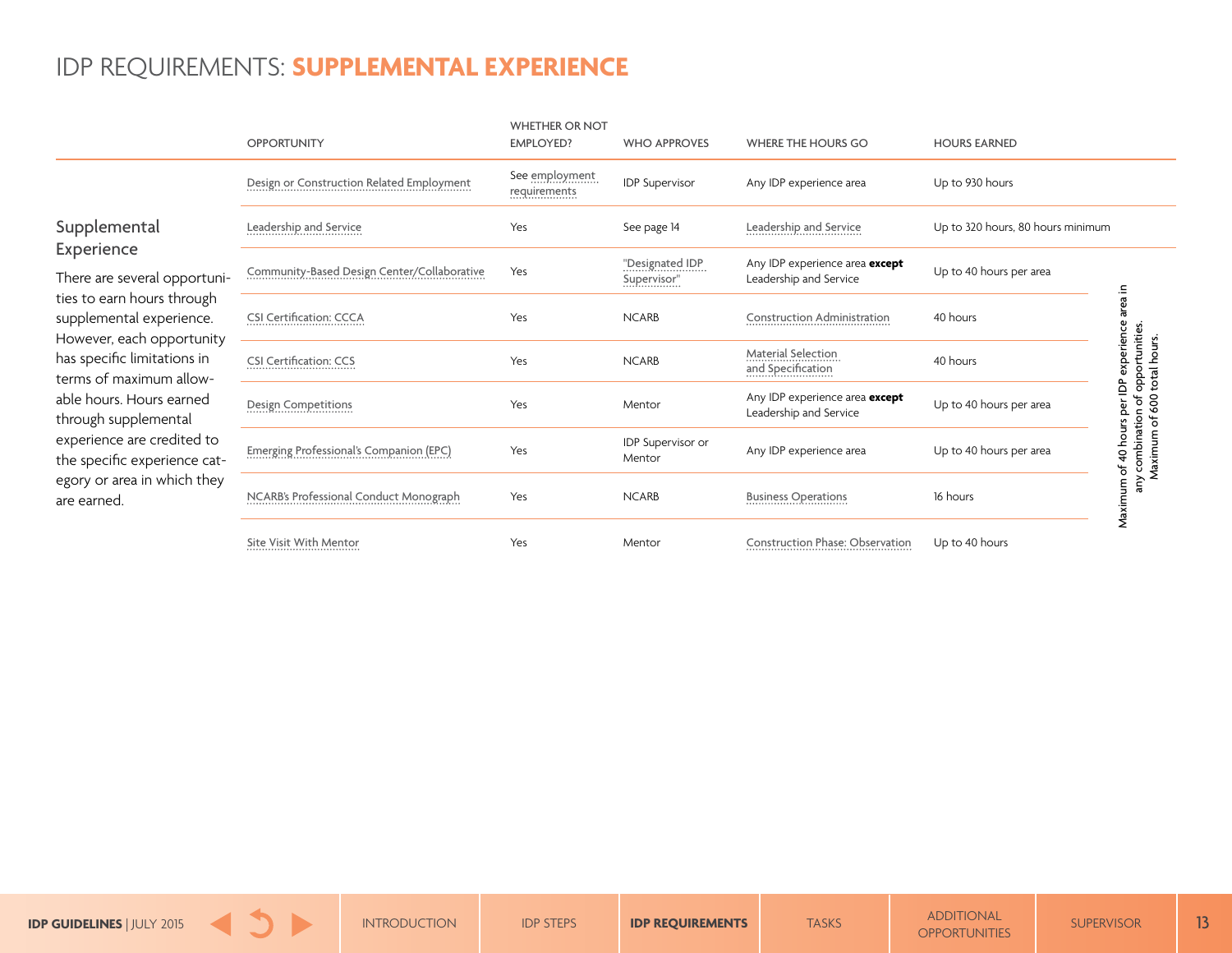# <span id="page-13-0"></span>Design or Construction Related Employment

930 HOURS MAXIMUM

Design or construction related activities under the [direct supervision](#page-10-0) of a person experienced in the activity (e.g. analysis of existing buildings; planning; programming; design of interior space; review of technical submissions; management of building construction activities).

#### REPORTING DESIGN OR CONSTRUCTION RELATED EMPLOYMENT

• Experience must be submitted in compliance with the [reporting requirements](#page-8-0).

### Leadership and Service

80 HOURS MINIMUM 320 HOURS MAXIMUM

Qualifying experience is pro bono, in support of an organized activity or in support of a specific organization. There must be an individual who can certify to NCARB that you have performed services in support of the organization.

#### APPROVAL OF LEADERSHIP AND SERVICE

Whenever possible, the individual certifying your Leadership and Service experience should be the person in charge of the activity at the organization. However, your IDP Supervisor or mentor can also certify the Leadership and Service experience.

You may satisfy your leadership and service requirement in any combination of the following categories:

- Design Industry related (construction, arch services, planning & development) *ex: Habitat for Humanity, mediator at City Planning charrettes*
- Education related *ex: critic at design review, ESOL teacher, participation in high school career day*
- Strengthening of community ex: volunteering for food drives or soup kitchens
- Regulatory or professional organization *ex: volunteering for AIA or USGBC, Boy/Girl Scouts*

REPORTING LEADERSHIP AND SERVICE

• Experience must be submitted in compliance with the [reporting requirements](#page-8-0).

### Additional Opportunities

40 HOURS MAXIMUM PER EXPERIENCE AREA 600 HOURS MAXIMUM

You may earn a **maximum of 40 hours in each of the IDP experience areas** by completing **any combination of the following** NCARB-recognized supplemental experience opportunities:

- CSI Certification: CCS & CCCA
- Community-Based Design Center/Collaborative
- Design Competitions
- Emerging Professional's Companion (EPC)
- NCARB's *Professional Conduct* Monograph
- Site Visit With Mentor

You may not earn more than **600 hours** through any combination of these qualifying supplemental experience opportunities.

**[IDP GUIDELINES](#page-0-0)** | JULY 2015 **[IDP STEPS](#page-5-0) IDP STEPS [IDP REQUIREMENTS](#page-8-0)** TASKS TASKS [OPPORTUNITIES](#page-29-0) [SUPERVISOR](#page-33-0) 14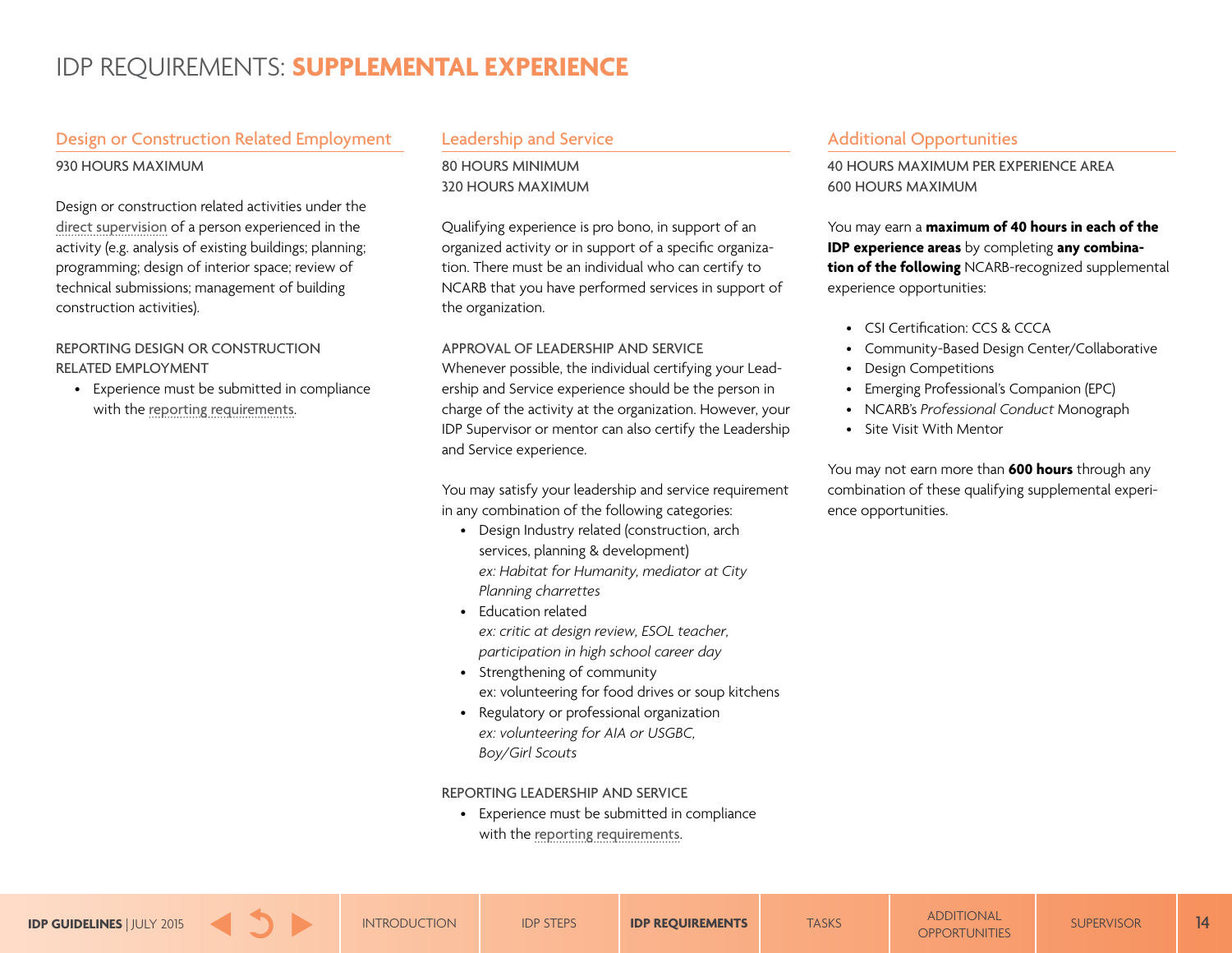# <span id="page-14-0"></span>Community-Based Design Center/Collaborative

Interns may earn up to 40 hours in each IDP experience area (except for Leadership and Service) for volunteer service in support of a pre-approved charitable organization outside of a recognized experience setting or academic requirement.

Community-Based Design Center/Collaborative organizations must apply to NCARB to be recognized for the purpose of IDP credit.

### The organization must be pre-approved by NCARB before the experience occurs.

For the list of qualifying Community-Based Design Center/Collaborative organizations currently recognized by NCARB, please [check our website](http://www.ncarb.org/Experience-Through-Internships/IDP2-Experience-Settings/IDP2-Supplemental-Experience-Core/Community-Based-Design-Collaborative/Design-Collaborative-List.aspx)  $\vec{a}$ .

Organizations interested in applying to NCARB should contact [idp@ncarb.org](mailto:idp@ncarb.org).

To be considered as a recognized organization, the Community-Based Design Center/Collaborative must meet the following criteria:

- The organization must have 501(c)(3) status as a charitable organization.
- The work must be in support of "building" or "planning" projects.
- The organization must have an established ongoing relationship with an architect who can exercise [direct supervision](#page-10-0) over the work of the intern. This individual will be considered the "designated IDP supervisor" for the organization.
- The work performed by the organization must be documented as related to the IDP experience areas and certified by the "designated IDP supervisor" as directly related to the practice of architecture.

### REPORTING COMMUNITY-BASED DESIGN CENTER/ COLLABORATIVE EXPERIENCE:

- The IDP supervisor for the organization must approve your experience.
- Experience must be submitted in compliance with the [reporting requirements](#page-8-0).

# CSI Certifications: CCS & CCCA

Interns, whether or not employed in a qualified experience setting, may earn hours for completing the following CSI certifications:

CSI Certified Construction Specifier (CCS): 40 hours in [Material Selection and Specification](#page-24-0) for passing the CCS certification.

CSI Certified Construction Contract Administrator (CCCA): 40 hours in [Construction Administration](#page-25-0) for passing the CCCA certification.

Information regarding the Construction Specifications Institute is available at [www.csinet.org](http://www.csinet.org/)  $\vec{a}$ .

#### REPORTING CSI CERTIFICATION

- You must upload the CSI certificate documenting completion of the program
- Once reported, the CSI Certification is reviewed and approved by NCARB.
- Experience must be submitted in compliance with the [reporting requirement.](#page-8-0)

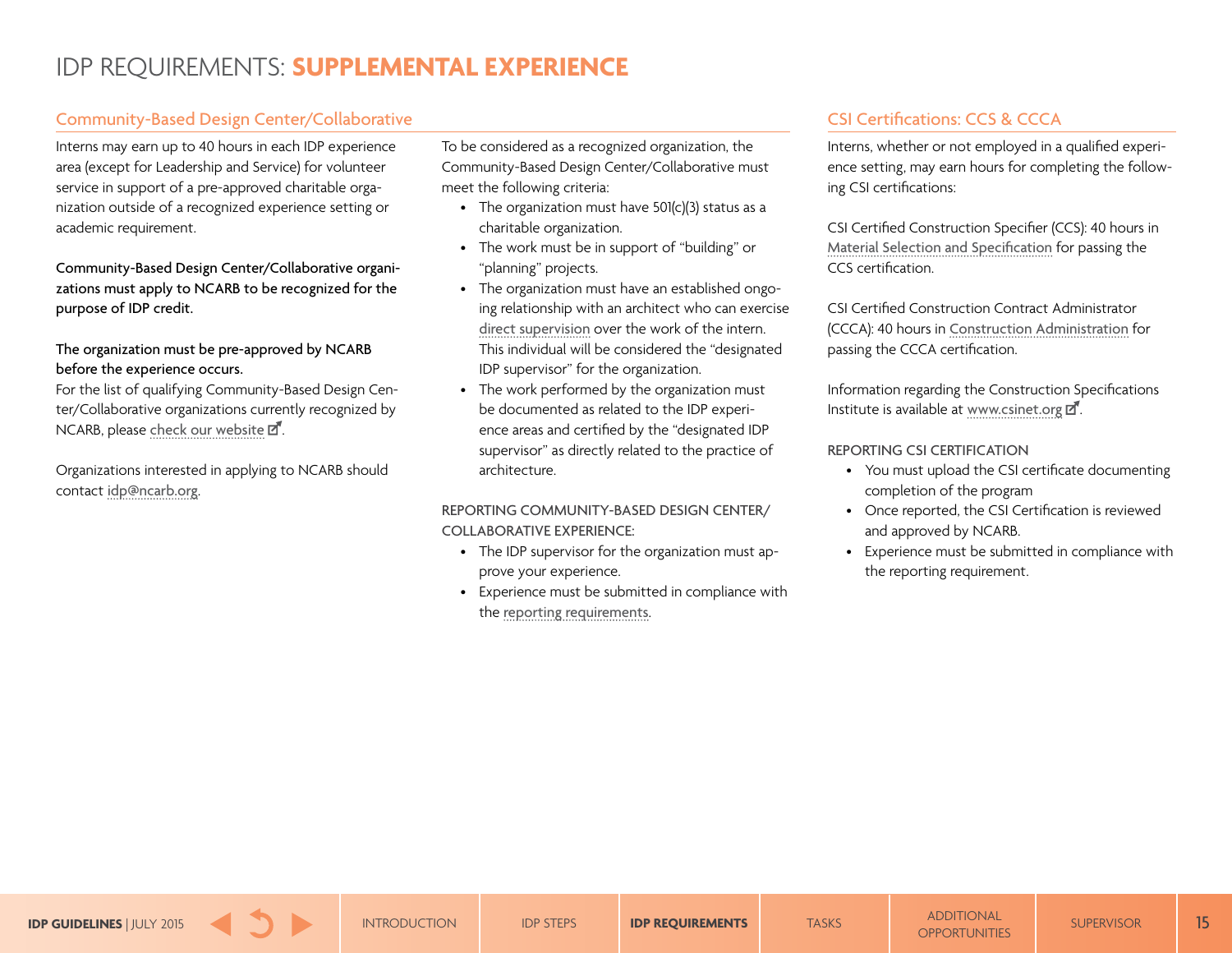# <span id="page-15-0"></span>Design Competitions

Interns may earn up to 40 hours in each [IDP experience](#page-11-0)  [area](#page-11-0) (except Leadership and Service) for completion and submission of a design competition entry outside of a recognized experience setting or academic requirement. Competitions completed for a firm while employed count for IDP credit under the related experience setting.

The design competition must be completed under the supervision of a [mentor](#page-10-0) and meet the following criteria:

- Align to at least one of the IDP experience areas
- Be for a "building" or "planning" project
- Be a formally structured competition with specified submission requirements
- Sponsored by a recognized business entity, governmental agency, or professional association
- The intern must be appropriately credited on the competition entry.

#### WORK PRODUCT

It is required that interns retain copies of all documentation related to design competitions completed for IDP credit for a period of at least three years beyond the date the experience is approved by their mentor.

#### REQUIRED DOCUMENTATION

- You must upload a complete [Design Competition](http://www.ncarb.org/Publications/~/media/Files/PDF/Applications-Forms/design-competitions-for-idp.pdf)  [Verification Form](http://www.ncarb.org/Publications/~/media/Files/PDF/Applications-Forms/design-competitions-for-idp.pdf) .
- To qualify for IDP credit, the competition entry must be completed and submitted in compliance with the published design competition requirements.

#### REPORTING DESIGN COMPETITIONS:

- You must upload your completed Design Competition Verification Form.
- Experience must be submitted in compliance with the [reporting requirement.](#page-8-0)

#### EXPECTATIONS

Intern

- Research and identify possible design competitions
- Select appropriate competition with mentor approval
- Determine and document a schedule for the work
- Develop competition entry
- Review work with mentor on a regular basis
- Submit competition entry
- Complete the verification form
- Document experience through the online reporting system and upload the verification form

#### Mentor

- Review possible competitions with intern
- Approve competition selection
- Review proposed schedule of work
- Review competition work with intern on a regular basis
- Review final competition entry prior to submission

# The Emerging Professionals Companion (EPC)

Interns whether or not employed in a qualified experience setting can earn up to 40 hours in [each experience](#page-11-0)  [area](#page-11-0) by completing activities in the Emerging Professional's Companion (EPC).

Interns can complete EPC activities for IDP hours under the supervision of either their IDP supervisor or mentor.

- EPC, located at <www.epcompanion.org>  $\mathbb{Z}$ , is an IDP enrichment resource. The EPC provides free web-based experience opportunities outside of the studio or work environment.
- The EPC chapters are aligned with the IDP experience areas.
- Each chapter includes activities that are identified as qualifying for either core or elective credit.
- Each activity is worth eight hours.
- **• Only activities identified as qualifying for core credit can be applied to your required hours.**
- Interns can earn a maximum of 600 hours through EPC with no more than 40 hours earned in any one of the IDP experience areas.

If an intern has already completed the maximum allowable of 40 hours in a given experience area through any combination of supplemental experience, then EPC activities completed in that experience area will be applied to any additional experience requirements for your jurisdiction or for the purposes of reciprocity.

EPC activities completed for IDP credit may not receive academic credit.

ADDITIONAL<br>OPPORTUNITIES

(continued on next page)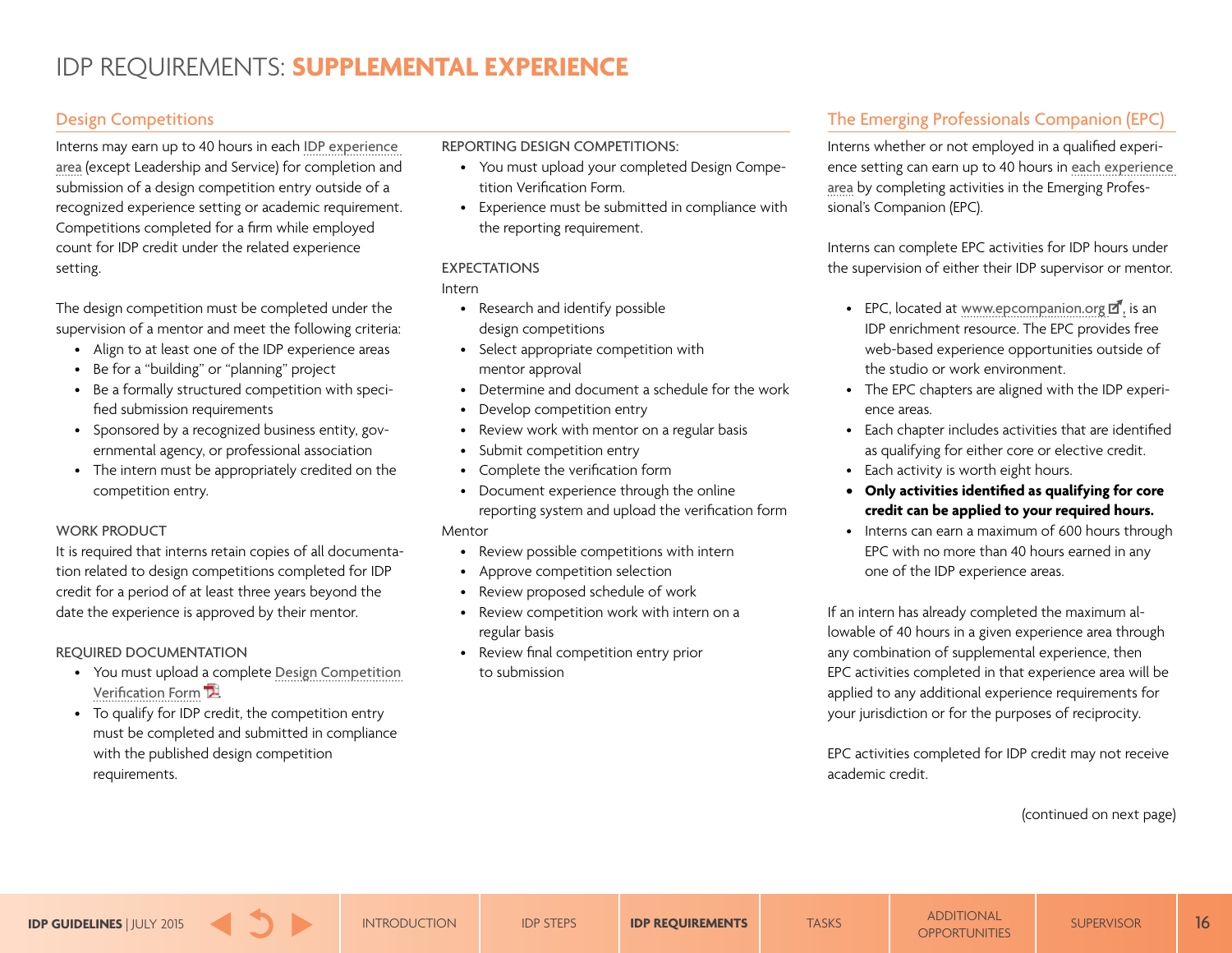# <span id="page-16-0"></span>The Emerging Professionals Companion (EPC) *continued*

#### WORK PRODUCT

It is required that interns retain copies of all documentation related to EPC activities completed for IDP credit for a period of at least three years beyond the date the experience is approved by their mentor or IDP supervisor.

#### REPORTING EPC

- If you are not an AIAS or AIA associate member, you may obtain a temporary AIA customer number by completing the webform at www.aia.org  $\overline{\mathbb{Z}}$ . Contact the AIA at [emergingprofessionals@](mailto:emergingprofessionals%40aia.org?subject=) [aia.org](mailto:emergingprofessionals%40aia.org?subject=) with any additional questions.
- Associate members of the AIA may use their associate number to report continuing education.
- EPC activities must be reviewed and approved by your IDP supervisor or mentor.
- Experience must be submitted in compliance with the [reporting requirement.](#page-8-0)

# NCARB's *Professional Conduct* Monograph

Interns, whether or not employed, may earn 16 hours in [Business Operations](#page-27-0) by reading the NCARB *Professional Conduct* Monograph and passing the related quiz.

NCARB monographs are written by experts in their fields and explore topics relevant to architectural practice. NCARB monographs may be completed by architects to satisfy their continuing education requirements, or by interns for IDP credit. Interns completing NCARB monographs for IDP hours will not be eligible to repeat the monograph for continuing education credit.

### ACCESS TO NCARB'S *PROFESSIONAL CONDUCT* MONOGRAPH

Interns can order a hardcopy of the *NCARB Professional Monograph* at no charge (plus shipping and handling) through the [Monograph Series](https://monographs.ncarb.org/program_online_view_sa.php?prc=internal&pid=65)  $2^{\frac{1}{2}}$ .

#### REPORTING NCARB'S *PROFESSIONAL CONDUCT* MONOGRAPH

- Take and pass the quiz. The quiz will be available to you in your NCARB Record.
- Interns who do not pass the quiz may repeat the quiz as necessary.
- You will automatically earn IDP hours upon passing the quiz.

### Site Visit With Mentor

Interns may earn up to 40 hours in [Construction Phase:](#page-25-0)  [Observation](#page-25-0) for visiting construction sites with their mentor.

The site visit must be outside of a recognized experience setting.

#### **EXPECTATIONS**

- Opportunities where an intern can see the progress of a job over time are ideal; however, single visits to a site are acceptable.
- It is beneficial to be able to review and discuss the project relative to the drawings
- The experience should be interactive with opportunities to discuss how issues related to the specific project were resolved.
- The discussion should include why particular design decisions were made.
- Interaction with members of the design and construction industry involved in the project is encouraged.

The site visit should include a level of learning consistent with what an intern could expect to learn if their firm was working on the project.

REPORTING SITE VISIT WITH MENTOR:

- Your mentor who lead the site visit must approve your experience.
- Experience must be submitted in compliance with the [reporting requirement](#page-8-0).

**[IDP GUIDELINES](#page-0-0)** | JULY 2015 **[IDP STEPS](#page-5-0) IDP STEPS [IDP REQUIREMENTS](#page-8-0)** TASKS TASKS [OPPORTUNITIES](#page-29-0) [SUPERVISOR](#page-33-0) 17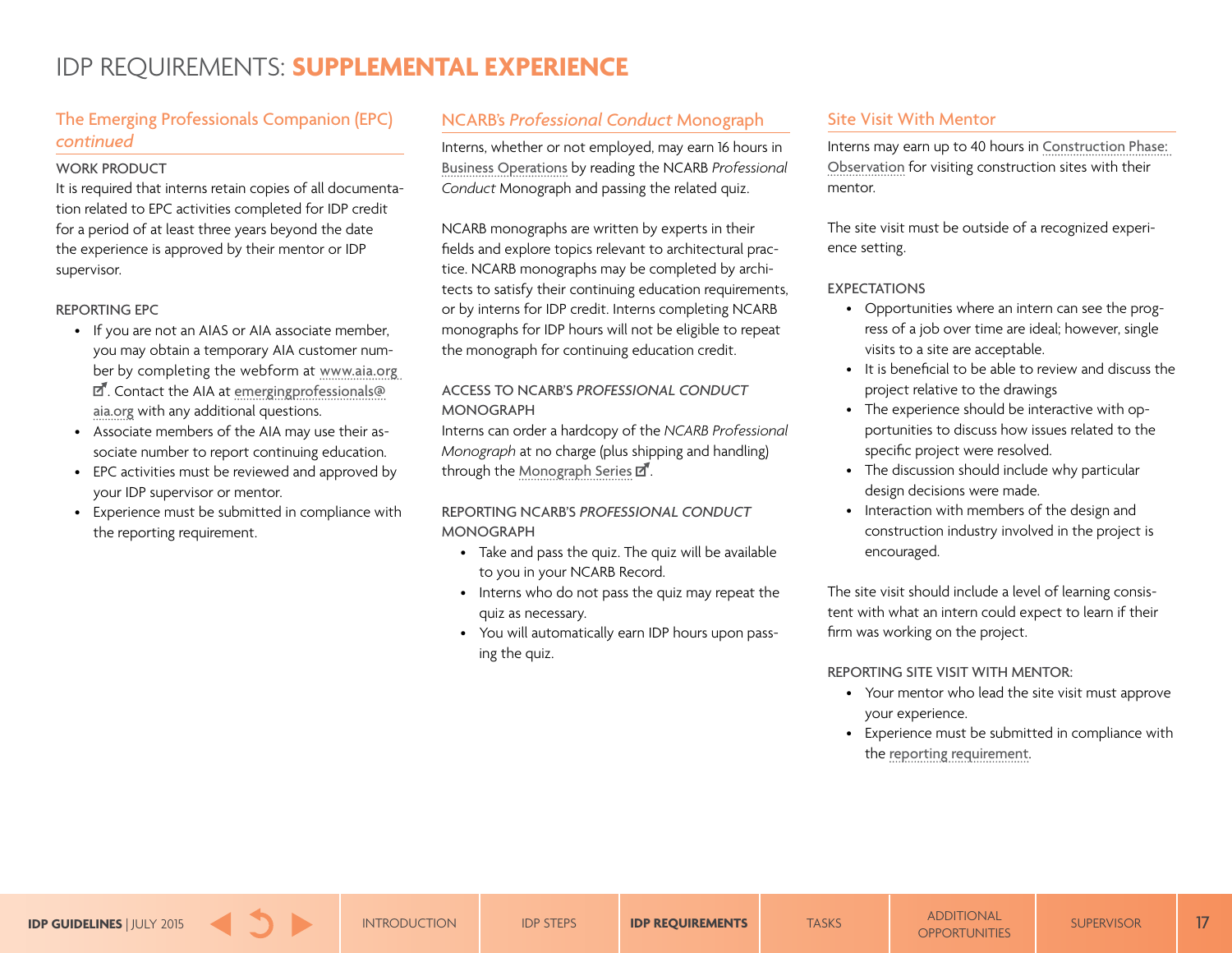<span id="page-17-0"></span>The requirements for IDP are based on the tasks and knowledge/skills necessary to practice architecture independently. Each [experience area](#page-11-0) has tasks and knowledge/skills that have been derived from the *[Practice Analysis of Architecture](http://www.ncarb.org/About-NCARB/Practice-Analysis.aspx)* **I**. Upon completion of the IDP, you should be able to complete the tasks associated with each experience area.

#### Category 1: Pre-Design

[Programming](#page-18-0) [Site and Building Analysis](#page-18-0) [Project Cost and Feasibility](#page-19-0) [Planning and Zoning Regulations](#page-19-0)

# Category 2: Design

[Schematic Design](#page-20-0) [Engineering Systems](#page-20-0) [Construction Cost](#page-21-0) [Codes and Regulations](#page-21-0) [Design Development](#page-22-0) [Construction Documents](#page-23-0) [Material Selection and Specification](#page-24-0)

#### Category 3: Project Management

[Bidding and Contract Negotiation](#page-24-0) [Construction Administration](#page-25-0) [Construction Phase: Observation](#page-25-0) [General Project Management](#page-26-0)

#### Category 4: Practice Management

[Business Operations](#page-27-0) [Leadership and Service](#page-28-0)

#### **Are you having trouble gaining experience in a specific experience area?**

Use these tasks as reference when discussing experience opportunities with your IDP supervisor or mentor.

**[IDP GUIDELINES](#page-0-0)** | JULY 2015 **[IDP STEPS](#page-5-0)** IDP STEPS IDP REQUIREMENTS | TASKS [OPPORTUNITIES](#page-29-0) | [SUPERVISOR](#page-33-0) | 18

ADDITIONAL<br>OPPORTUNITIES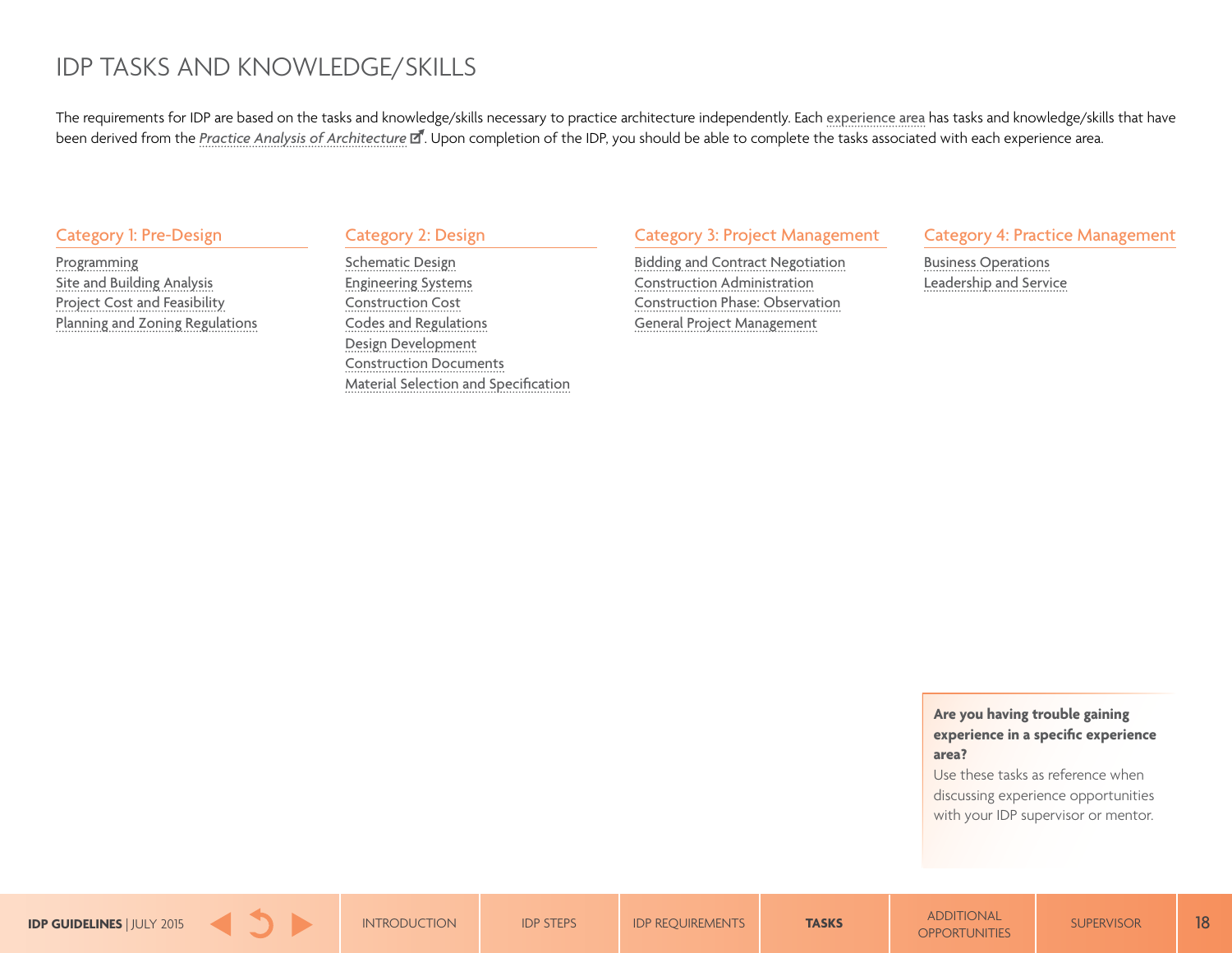# <span id="page-18-0"></span>PRE-DESIGN **PROGRAMMING**

Minimum Programming Experience: 80 Hours

DEFINITION: The process of discovering the owner/client's requirements and desires for a project and setting them down in written, numerical, and graphic form.

### **TASKS**

AT THE COMPLETION OF YOUR INTERNSHIP, YOU SHOULD BE ABLE TO:

- Assess the client's needs, opportunities, and constraints
- Develop and/or review a program with the client
- Develop a vision and goals for the project
- Develop or review client's design standards and guidelines
- Establish sustainability goals for the project
- Define the scope of the pre-design services

# KNOWLEDGE OF/SKILL IN

- Architectural programming including working with clients to define their needs
- Facilities planning (e.g., building use; building conditions; systems conditions; infrastructure; space allocation)
- Space planning
- Sustainable design
- Contract negotiation (e.g., fees, scope, schedules)
- Oral and written communications
- Critical thinking (e.g., analysis, synthesis, and evaluation of information)
- Interpersonal skills (e.g., listening, diplomacy, responsiveness)
- Team building, leadership, participation
- Creativity and vision

# PRE-DESIGN **SITE AND BUILDING ANALYSIS**

Minimum Site and Building Analysis Experience: 80 Hours

DEFINITION: Involves research and evaluation of a project's context and may include site and building evaluation, land planning or design, and urban planning.

### **TASKS**

AT THE COMPLETION OF YOUR INTERNSHIP, YOU SHOULD BE ABLE TO:

- Develop or review master plan
- Establish requirements of site survey(s)
- Review site survey(s)
- Review geotechnical and hydrological conditions
- Evaluate and compare alternative sites
- Perform site analysis
- Assess environmental, social, and economic conditions related to project
- Document and evaluate existing conditions

- Interpreting existing site/environmental conditions and data (e.g., topography, drainage, soils, local ecology environmental impact issues)
- Site planning (e.g., site selection, master planning)
- Regional impact on project (e.g., seismic, climate, transportation, economy, labor)
- Government and regulatory requirements (e.g., zoning, planning, design review)
- Community-based awareness (e.g., values, traditions, sociology, future objectives)
- Hazardous conditions and materials
- Facilities planning (e.g., building use, building conditions, systems conditions, infrastructure, space allocation)
- Site design
- Building design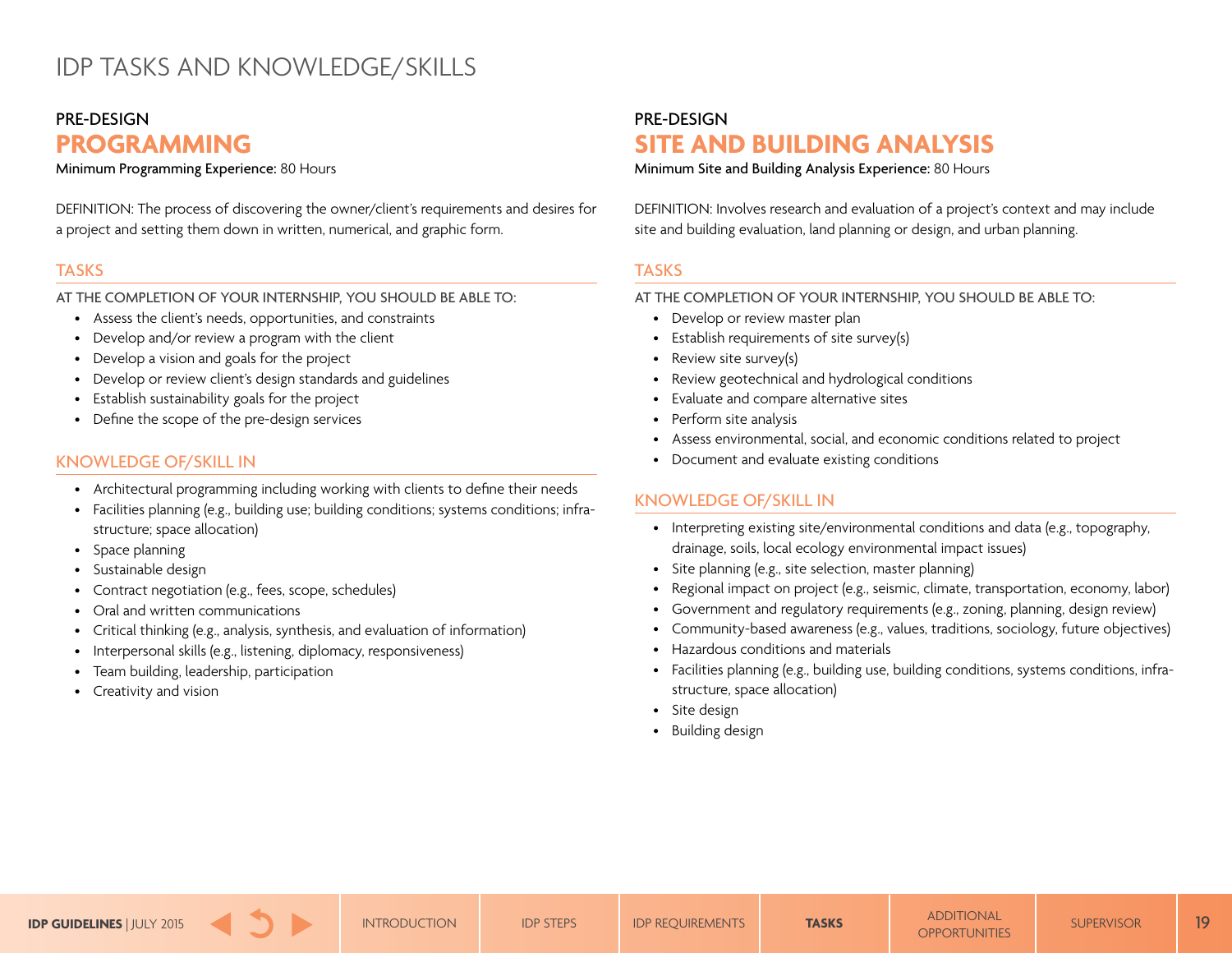### <span id="page-19-0"></span>PRE-DESIGN

# **PROJECT COST AND FEASIBILITY**

Minimum Project Cost and Feasibility Experience: 40 Hours

DEFINITION: Analyze and/or establish project costs relative to project conditions and owner's budget.

### **TASKS**

AT THE COMPLETION OF YOUR INTERNSHIP, YOU SHOULD BE ABLE TO:

- Perform or review a feasibility study to determine the cost and/or technical advisability of a proposed project
- Establish preliminary project scope, budget, and schedule

# KNOWLEDGE OF/SKILL IN

- Project financing and funding
- Project delivery methods
- Construction sequencing
- Cost estimating
- Value engineering
- Life cycle analysis
- Project budget management
- Critical thinking (e.g., analysis, synthesis, and evaluation of information)

# PRE-DESIGN **PLANNING AND ZONING REGULATIONS**

Minimum Planning and Zoning Regulations Experience: 60 Hours

DEFINITION: Evaluate, reconcile, and coordinate applicable regulatory requirements and professional design standards.

#### **TASKS**

AT THE COMPLETION OF YOUR INTERNSHIP, YOU SHOULD BE ABLE TO:

- Identify requirements of regulatory agencies
- Prepare and present submittals for governmental approval

- Government and regulatory requirements (e.g., zoning, planning, design review)
- Permit and approval processes
- Building codes, zoning codes, and ordinances
- Accessibility laws, codes, and guidelines
- Specialty codes and regulations (e.g., seismic, life safety, fair housing, historic preservation, energy)
- Universal design (environments usable by everyone regardless of limitations)
- Designing and delivering presentations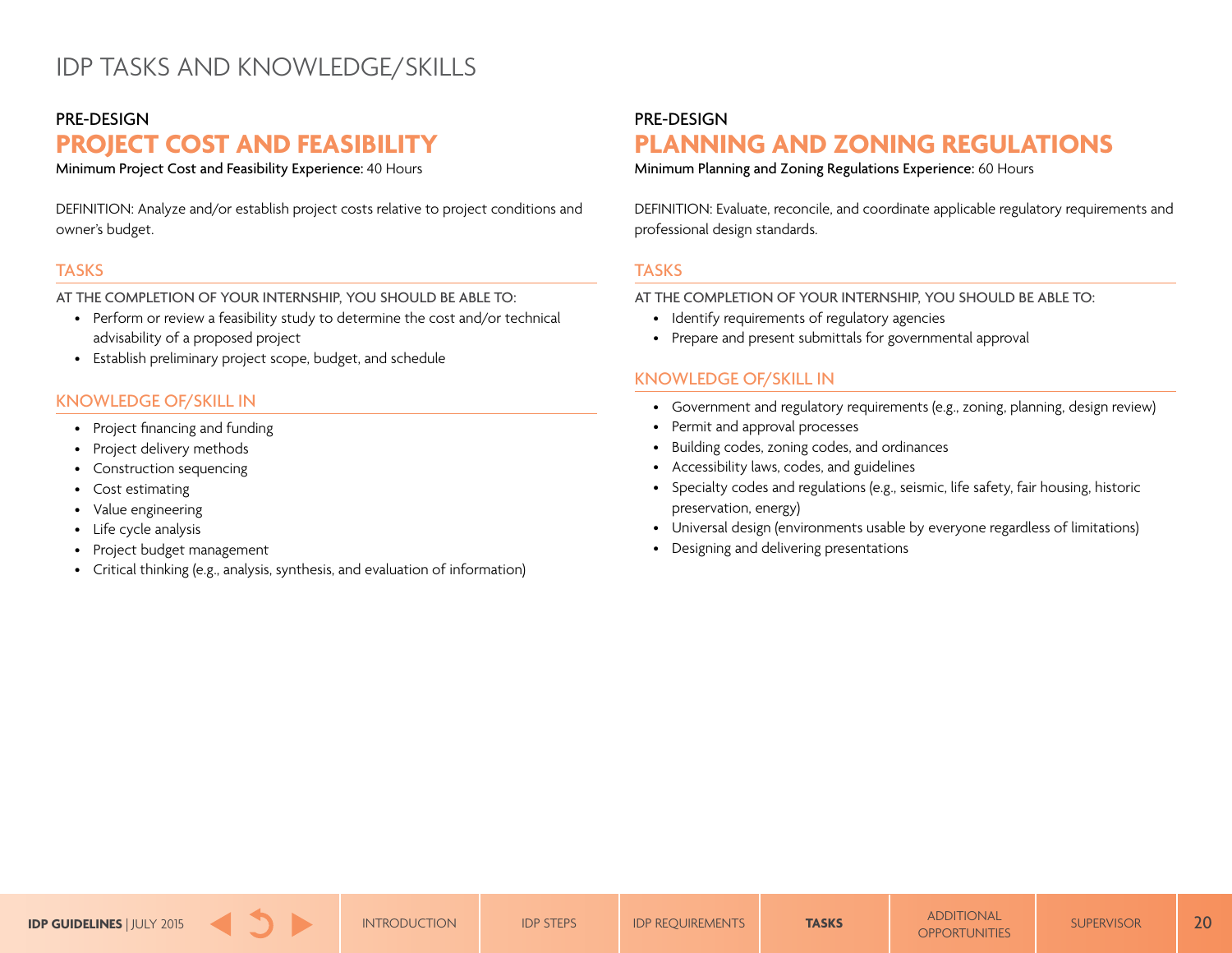### <span id="page-20-0"></span>**DESIGN**

# **SCHEMATIC DESIGN**

Minimum Schematic Design Experience: 320 Hours

DEFINITION: Involves the development of graphic and written conceptual design solutions for owner/client's approval.

### **TASKS**

AT THE COMPLETION OF YOUR INTERNSHIP, YOU SHOULD BE ABLE TO:

- Develop design concepts, including site design
- Prepare schematic design documents
- Apply sustainable design principles
- Apply historic preservation principles
- Prepare presentation materials (e.g., models, renderings, drawings)
- Develop project phasing plans

### KNOWLEDGE OF/SKILL IN

- 3-D modeling
- Adaptive reuse of buildings and/or materials
- Alternative energy systems and technologies
- Architectural history and theory
- Basic engineering principles
- Building design
- Building Information Modeling (BIM) technology
- Building systems and their integration
- Computer Aided Design and Drafting (CADD)
- Conflict resolution
- Construction sequencing
- Creativity and vision
- Critical thinking (e.g., analysis, synthesis, and evaluation of information)
- Design impact on human behavior
- Design principles
- Designing and delivering presentations
- Freehand drawing and design sketching
- Graphic communication
- Implications of design decisions (e.g., cost, engineering, schedule)
- Interpersonal skills (e.g., listening, diplomacy, responsiveness)
- Life safety
- Manual drafting
- Natural and electric lighting (e.g., daylight, solar control, energy consumption)
- Oral and written communications
- Problem solving
- Site design
- Space planning
- Spatial visualization and modeling
- Sustainable design
- Team building, leadership, participation
- Universal design (environments usable by everyone regardless of limitations)
- Vertical circulation

# **DESIGN ENGINEERING SYSTEMS**

Minimum Engineering Systems Experience: 360 Hours

DEFINITION: Involves selecting and specifying structural, mechanical, electrical, and other systems, and integrating them into the building design. These systems are normally designed by consultants in accordance with the client's needs.

### **TASKS**

AT THE COMPLETION OF YOUR INTERNSHIP, YOU SHOULD BE ABLE TO:

- Analyze and design basic structural elements and systems
- Coordinate building systems (e.g., structural, mechanical, electrical, fire safety, security, telecommunications/data) and reconcile systems' conflicts
- Apply sustainable design principles

- Adaptive reuse of buildings and/or materials
- Alternative energy systems and technologies
- Basic engineering principles
- Building envelope
- Building Information Modeling (BIM) technology
- Building systems and their integration
- Characteristics and properties of construction materials
- Conflict resolution
- Critical thinking (e.g., analysis, synthesis, and evaluation of information)
- Design impact on human behavior
- Design principles
- Engineering load calculations
- Hazardous materials mitigation
- Implications of design decisions (e.g., cost, engineering, schedule)
- Indoor air quality
- Interpersonal skills (e.g., listening, diplomacy, responsiveness)
- Life safety
- Life cycle analysis
- Natural and electric lighting (e.g., daylight, solar control, energy consumption)
- Oral and written communications
- Problem solving
- Product evaluation, selection, and availability
- Sustainable design
- Team building, leadership, participation
- Technological advances and innovative building products
- Vertical circulation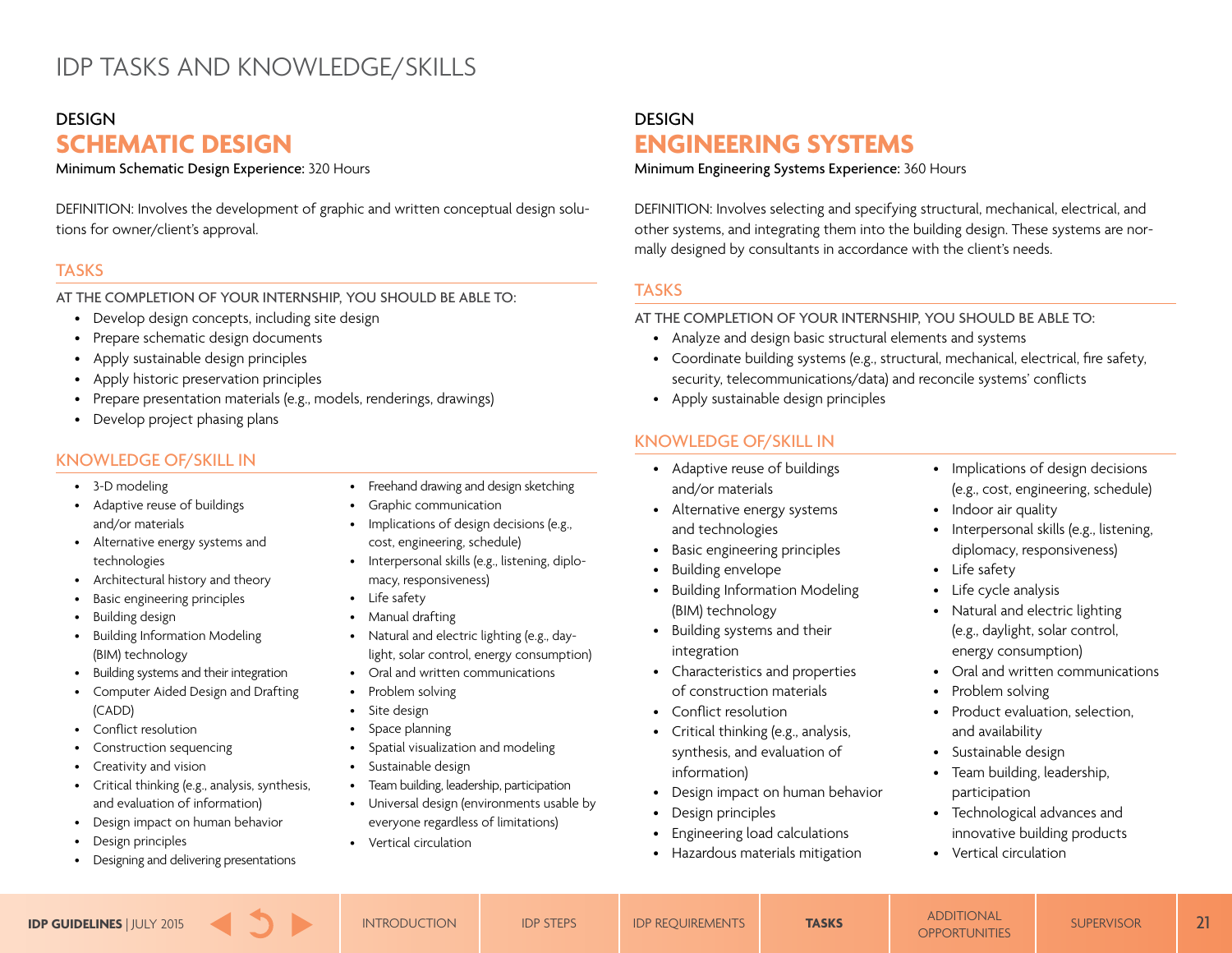### <span id="page-21-0"></span>**DESIGN**

# **CONSTRUCTION COST**

Minimum Construction Cost Experience: 120 Hours

DEFINITION: Involves estimating the probable construction cost of a project.

### **TASKS**

AT THE COMPLETION OF YOUR INTERNSHIP, YOU SHOULD BE ABLE TO:

- Prepare and/or evaluate estimates of probable construction costs
- Perform value engineering of selected building elements
- Perform life cycle cost analysis of selected building elements

# KNOWLEDGE OF/SKILL IN

- Alternative energy systems and technologies
- Building Information Modeling (BIM) technology
- Construction sequencing
- Cost estimating
- Critical thinking (e.g., analysis, synthesis, and evaluation of information)
- Hazardous materials mitigation
- Implications of design decisions (e.g., cost, engineering, schedule)
- Life cycle analysis
- Product evaluation, selection, and availability
- Value engineering

# **DESIGN CODES AND REGULATIONS**

Minimum Codes and Regulations Experience: 120 Hours

DEFINITION: Involves evaluating a specific project in the context of relevant local, state, and federal regulations that protect public health, safety, and welfare.

### TASKS

AT THE COMPLETION OF YOUR INTERNSHIP, YOU SHOULD BE ABLE TO:

- Perform code analyses (e.g., building, energy, accessibility)
- Review project with code officials
- Submit documents to approval agencies and obtain approvals

- Accessibility laws, codes, and guidelines
- Building codes, zoning codes, and ordinances
- Conflict resolution
- Critical thinking (e.g., analysis, synthesis, and evaluation of information)
- Designing and delivering presentations
- Government and regulatory requirements (e.g., zoning, planning, design review)
- Interpersonal skills (e.g., listening, diplomacy, responsiveness)
- Life safety
- Permit and approval processes
- Problem solving
- Specialty codes and regulations (e.g., seismic, life safety, fair housing, historic preservation, energy)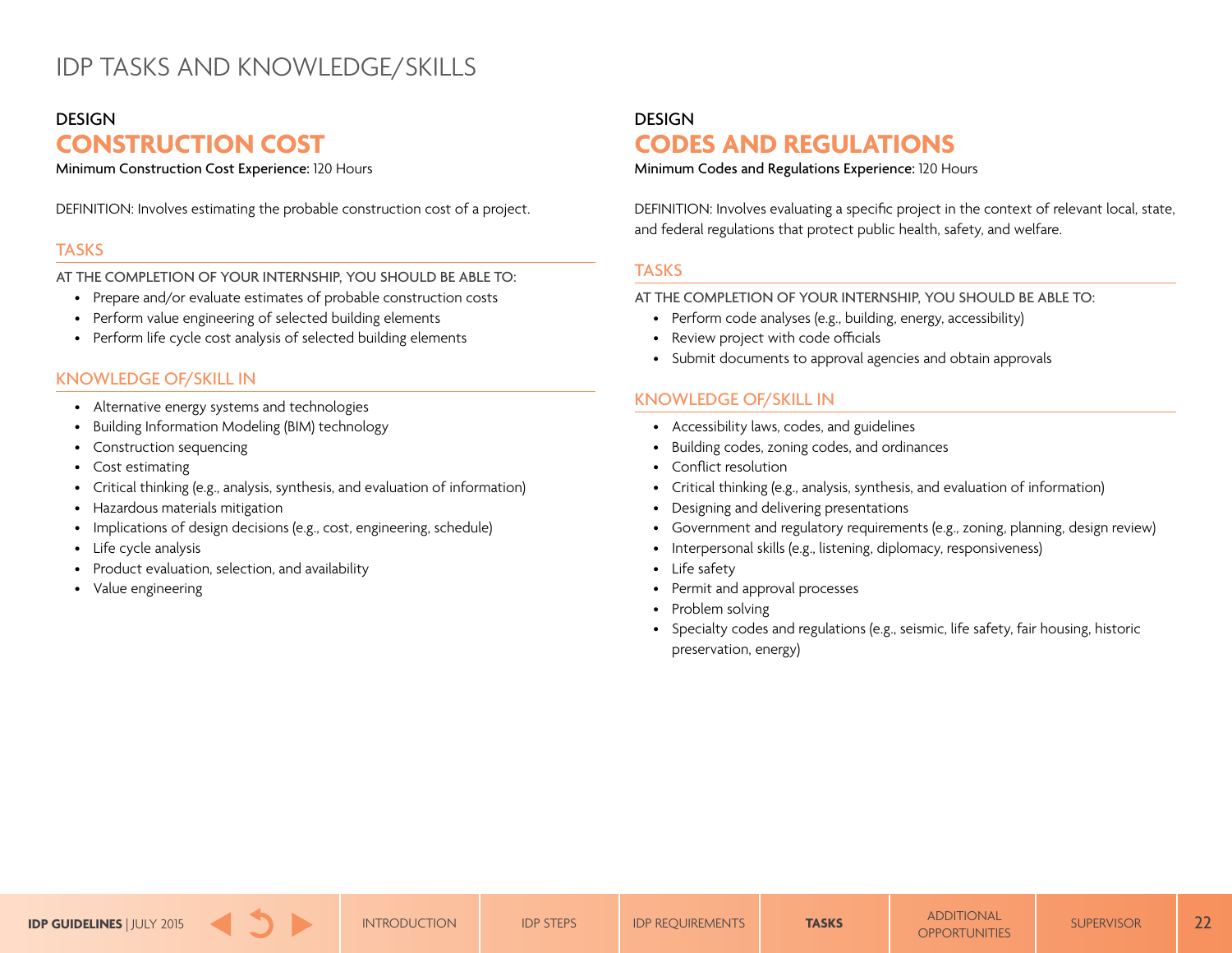### <span id="page-22-0"></span>**DESIGN**

# **DESIGN DEVELOPMENT**

#### Minimum Design Development Experience: 320 Hours

DEFINITION: During design development, a project's schematic design is refined, including designing details and selecting materials. This step occurs after the owner/client has approved the schematic design.

### **TASKS**

AT THE COMPLETION OF YOUR INTERNSHIP, YOU SHOULD BE ABLE TO:

- Prepare design development documents
- Investigate and select building systems and materials
- Meet with client to refine design and obtain approvals
- Conduct or respond to a constructability review
- Apply sustainable design principles

# KNOWLEDGE OF/SKILL IN

- 3-D modeling
- Adaptive reuse of buildings and/or materials
- Alternative energy systems and technologies
- Applied mathematics (e.g., algebra, geometry, trigonometry)
- Basic engineering principles
- Building design
- Building envelope
- Building Information Modeling (BIM) technology
- Building systems and their integration
- Characteristics and properties of construction materials
- Computer Aided Design and Drafting (CADD)
- Conflict resolution
- Constructability
- Construction details
- Construction sequencing
- Creativity and vision
- Critical thinking (e.g., analysis, synthesis, and evaluation of information)
- Design impact on human behavior
- Design principles
- Designing and delivering presentations
- Engineering load calculations
- Freehand drawing and design sketching
- Furnishings, fixtures, and equipment
- Graphic communication
- Hazardous materials mitigation
- Implications of design decisions (e.g., cost, engineering, schedule)
- Indoor air quality
- Interior materials and finishes
- Interpersonal skills (e.g., listening, diplomacy, responsiveness)
- Life safety
- Managing quality through best practices
- Manual drafting
- Natural and electric lighting (e.g., daylight, solar control, energy consumption)
- Oral and written communications
- Problem solving
- Product evaluation, selection, and availability
- Project scheduling (e.g., construction document setup, storyboarding, staffing projections)
- Site design
- Space planning
- Spatial visualization and modeling
- Specifications
- Sustainable design
- Team building, leadership, participation
- Technological advances and innovative building products
- Universal design (environments usable by everyone regardless of limitations)
- Vertical circulation

ADDITIONAL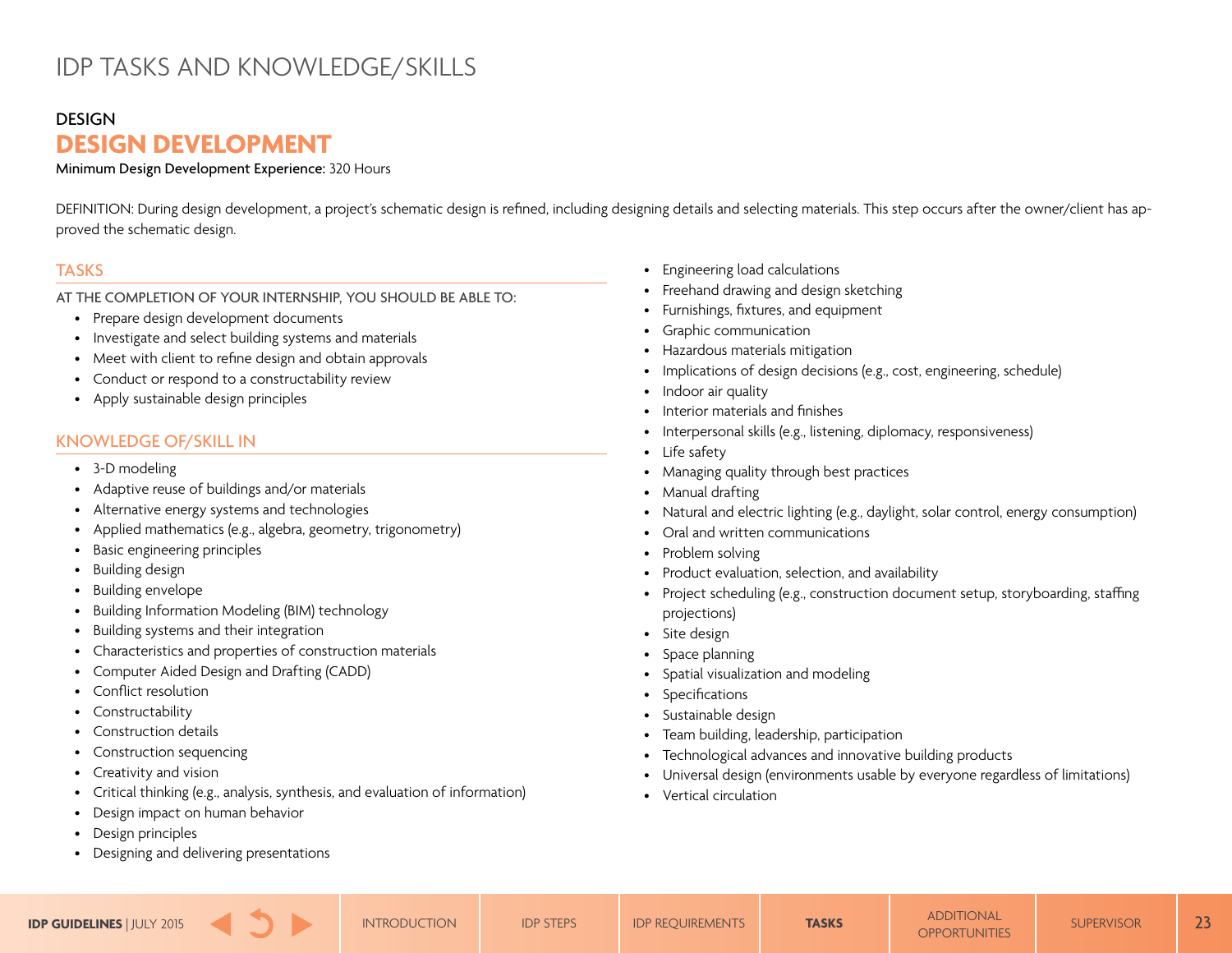### <span id="page-23-0"></span>**DESIGN**

# **CONSTRUCTION DOCUMENTS**

Minimum Construction Documents Experience: 1,200 Hours

DEFINITION: Includes the written and graphic instructions used for construction of the project. These documents must be accurate, consistent, complete, and understandable.

### **TASKS**

AT THE COMPLETION OF YOUR INTERNSHIP, YOU SHOULD BE ABLE TO:

- Prepare construction documents
- Coordinate construction documents (e.g., architectural, structural, mechanical, civil, electrical)
- Conduct quality control review of project documents
- Apply sustainable design principles

# KNOWLEDGE OF/SKILL IN

- 3-D modeling
- Adaptive reuse of buildings and/or materials
- Alternative energy systems and technologies
- Basic engineering principles
- Building design
- Building envelope
- Building Information Modeling (BIM) technology
- Building systems and their integration
- Characteristics and properties of construction materials
- Computer Aided Design and Drafting (CADD)
- Conflict resolution
- Constructability
- Construction details
- Construction sequencing
- Creativity and vision
- Critical thinking (e.g., analysis, synthesis, and evaluation of information)
- Design impact on human behavior
- Design principles
- Designing and delivering presentations
- Engineering load calculations
- Freehand drawing and design sketching
- Furnishings, fixtures, and equipment
- Graphic communication
- Hazardous materials mitigation
- Implications of design decisions (e.g., cost, engineering, schedule)
- Indoor air quality
- Interior materials and finishes
- Interpersonal skills (e.g., listening, diplomacy, responsiveness)
- Life safety
- Managing quality through best practices
- Manual drafting
- Natural and electric lighting (e.g., daylight, solar control, energy consumption)
- Oral and written communications
- Problem solving
- Product evaluation, selection, and availability
- Project scheduling (e.g., construction document setup, storyboarding, staffing projections)
- Site design
- Space planning
- Spatial visualization and modeling
- **Specifications**
- Sustainable design
- Team building, leadership, participation
- Technological advances and innovative building products
- Vertical circulation

ADDITIONAL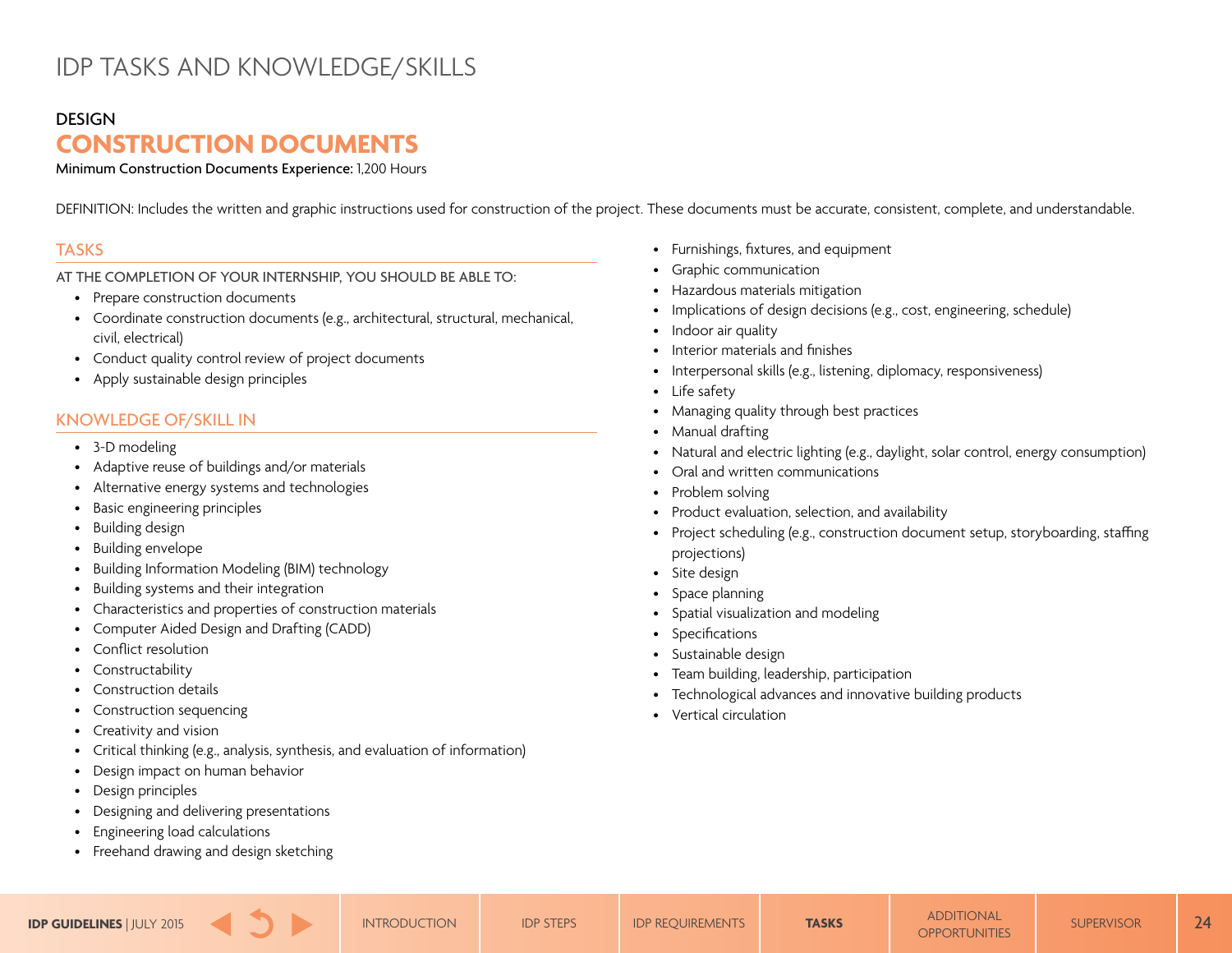### <span id="page-24-0"></span>**DESIGN**

# **MATERIAL SELECTION AND SPECIFICATION**

Minimum Material Selection and Specification Experience: 160 Hours

DEFINITION: The analysis and selection of building materials and systems for a project. The materials specified for a particular project communicate the requirements and quality expected during construction. Specifications are included in a project manual that is used during bidding and construction.

### **TASKS**

AT THE COMPLETION OF YOUR INTERNSHIP, YOU SHOULD BE ABLE TO:

- Prepare specifications based on performance criteria
- Research, select, and specify materials

# KNOWLEDGE OF/SKILL IN

- Adaptive reuse of buildings and/or materials
- Alternative energy systems and technologies
- Basic engineering principles
- Building design
- Building envelope
- Building Information Modeling (BIM) technology
- Building systems and their integration
- Characteristics and properties of construction materials
- Constructability
- Construction details
- Construction sequencing
- Critical thinking (e.g., analysis, synthesis, and evaluation of information)
- Design principles
- Furnishings, fixtures, and equipment
- Hazardous materials mitigation
- Implications of design decisions (e.g., cost, engineering, schedule)
- Indoor air quality
- Interior materials and finishes
- Interpersonal skills (e.g., listening, diplomacy, responsiveness)
- Life safety
- Managing quality through best practices
- Oral and written communications
- Problem solving
- Product evaluation, selection, and availability
- Project scheduling (e.g., construction document setup, storyboarding, staffing projections)
- Site design
- **Specifications**
- Sustainable design
- Technological advances and innova-
- tive building products
- Vertical circulation

# PROJECT MANAGEMENT **BIDDING AND CONTRACT NEGOTIATION**

Minimum Bidding and Contract Negotiation Experience: 120 Hours

DEFINITION: Involves the establishment and administration of the bidding process, issuance of addenda, evaluation of proposed substitutions, review of bidder qualifications, analysis of bids, and selection of the contractor(s).

### **TASKS**

AT THE COMPLETION OF YOUR INTERNSHIP, YOU SHOULD BE ABLE TO:

- Conduct or participate in bidding/negotiating phase
- Evaluate product and material substitutions
- Prepare bid documents including addenda

- Conflict resolution
- Construction procurement (e.g., bidding, negotiating)
- Contracts (e.g., professional services and construction)
- Interpreting construction documents
- Oral and written communications
- Product and material substitutions
- Project delivery methods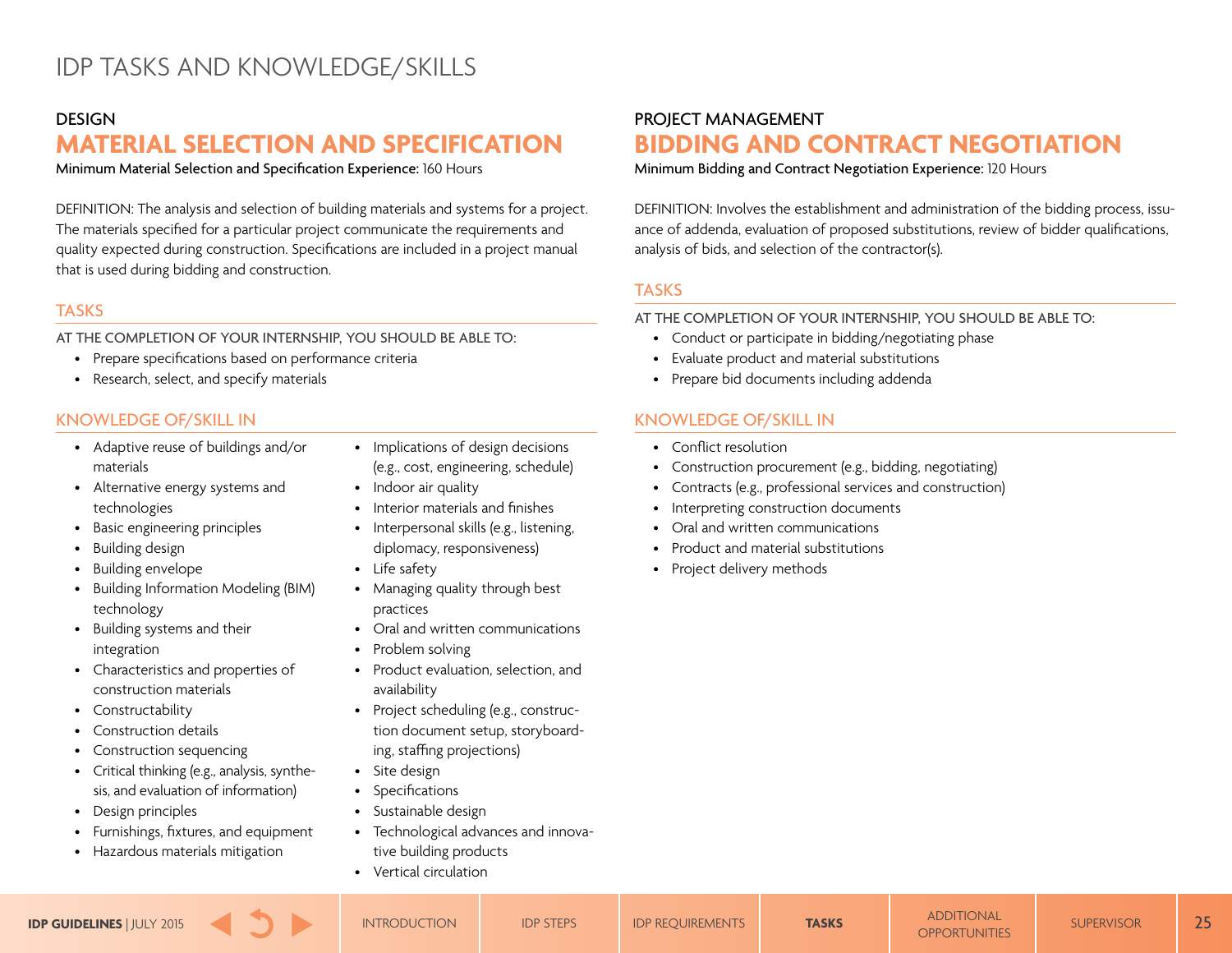# <span id="page-25-0"></span>PROJECT MANAGEMENT **CONSTRUCTION ADMINISTRATION**

Minimum Construction Administration Experience: 240 Hours

DEFINITION: Tasks carried out in the architect's office include facilitating project communication, maintaining project records, reviewing and certifying amounts due contractors, and preparing change orders.

### **TASKS**

AT THE COMPLETION OF YOUR INTERNSHIP, YOU SHOULD BE ABLE TO:

- Respond to Requests for Information (RFI)
- Issue Architect's Supplemental Instructions (ASI)
- Process shop drawings and submittals
- Process Change Orders
- Review and certify contractor's application for payment
- Review material test reports
- Record changes to the contract documents
- Provide substantial and final completion services

# KNOWLEDGE OF/SKILL IN

- Change order process
- Conflict resolution
- Construction conflict resolution
- Contractor application for payment
- Contracts (e.g., professional services and construction)
- Interpersonal skills (e.g., listening, diplomacy, responsiveness)
- Interpreting construction documents
- Managing quality through best practices
- Problem solving
- Product and material substitutions
- Project budget management
- Project closeout procedures
- Project records management
- Shop drawing review
- Site observation
- Team building, leadership, participation

# PROJECT MANAGEMENT **CONSTRUCTION PHASE: OBSERVATION**

Minimum Construction Phase Observation Experience: 120 Hours

DEFINITION: Tasks carried out in the field include observing construction for conformance with drawings and specifications and reviewing and certifying amounts due to contractors.

# **TASKS**

AT THE COMPLETION OF YOUR INTERNSHIP, YOU SHOULD BE ABLE TO:

- Conduct on-site observations
- Document and communicate status to owner and constructor
- Resolve constructability issues

# KNOWLEDGE OF/SKILL IN

- Constructability
- Construction procurement
- Contract negotiation
- Contracts (e.g., professional services and construction)
- Electronic communications (e.g., virtual offices, video-conferencing, web-based networking)
- Interpersonal skills (e.g., listening, diplomacy, responsiveness)
- Invoicing for services
- Oral and written communications
- Permit and approval processes
- Project budget management
- Project delivery methods
- Project records management
- Risk management (e.g., professional and general liability)
- Team building, leadership, participation
- Attend, conduct, and record meetings
- Document project status and progress

ADDITIONAL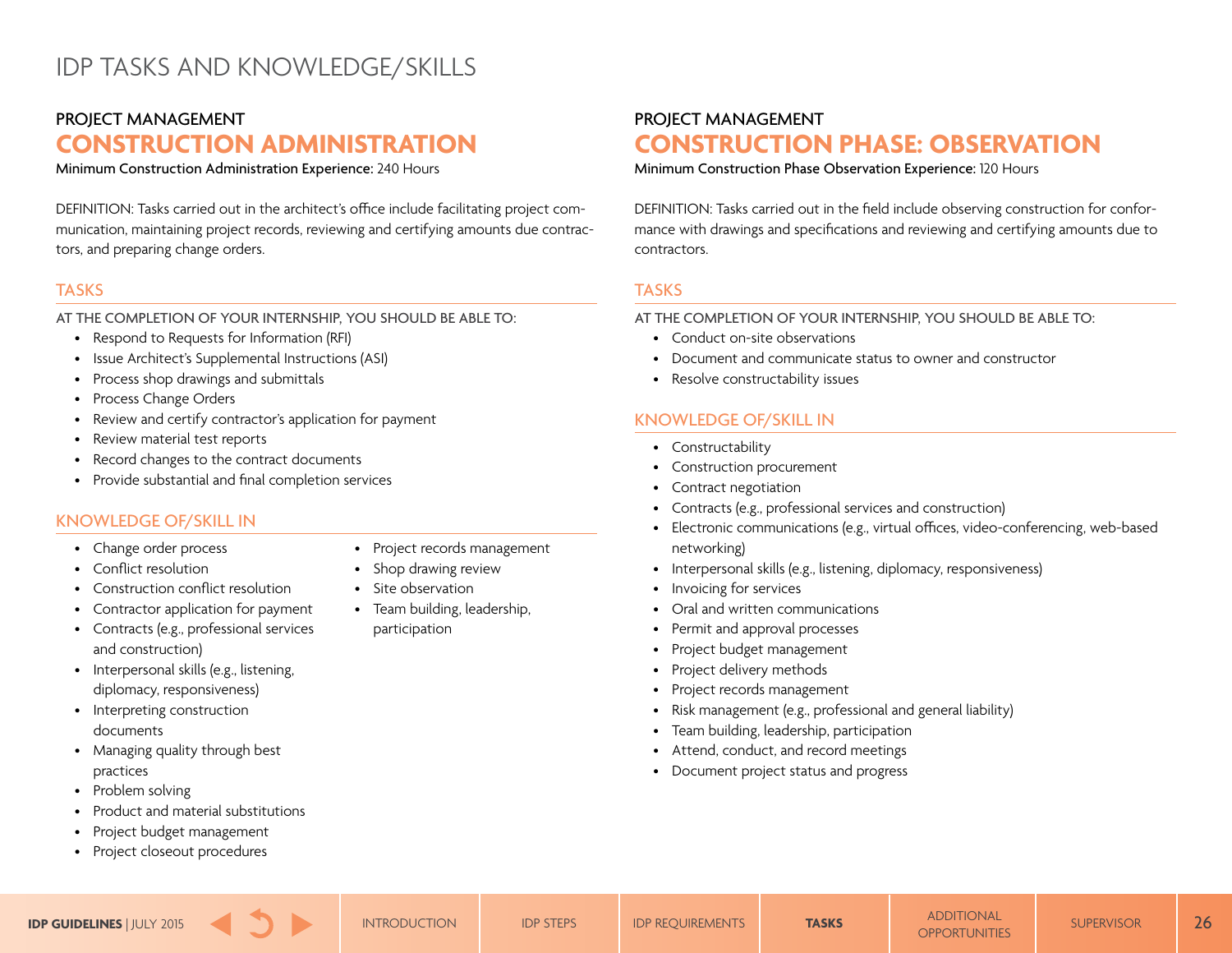# <span id="page-26-0"></span>PROJECT MANAGEMENT **GENERAL PROJECT MANAGEMENT**

Minimum General Project Management Experience: 240 Hours

DEFINITION: Includes planning, organizing, and staffing; budgeting and scheduling; leading and managing the project team; documenting key project information; and monitoring quality assurance.

### **TASKS**

AT THE COMPLETION OF YOUR INTERNSHIP, YOU SHOULD BE ABLE TO:

- Prepare and manage design contracts (owner/architect)
- Prepare and execute professional services contracts (architect/consultant)
- Attend, conduct, and record meetings throughout all phases
- Select, manage, and coordinate consultants
- Partner with the owner's project delivery team
- Prepare and manage design team schedule and budget (consultant and staff costs)
- Obtain client authorization to proceed per contract phases
- Present at public hearings
- Document project status and progress
- Monitor project construction costs
- Prepare owner/contractor agreement
- Conduct post-occupancy evaluation
- Identify the project design team members and their required scope of services, roles, and responsibilities (e.g., architects, engineers, specialty consultants)
- Identify the project delivery team's roles and responsibilities (e.g., owner, architect, contractor, program manager)
- Identify project delivery method

- Construction procurement (e.g., bidding, negotiating)
- Contract negotiation (e.g., fees, scope, schedules)
- Contracts (e.g., professional services and construction)
- Designing and delivering presentations
- Electronic communications (e.g., virtual offices, video-conferencing, web-based networking)
- Interpersonal skills (e.g., listening, diplomacy, responsiveness)
- Invoicing for services
- Oral and written communications
- Permit and approval processes
- Post-occupancy evaluations
- Project budget management
- Project delivery methods
- Project records management
- Project scheduling (e.g., construction document setup, storyboarding, staffing projections)
- Risk management (e.g., professional and general liability)
- Team building, leadership, participation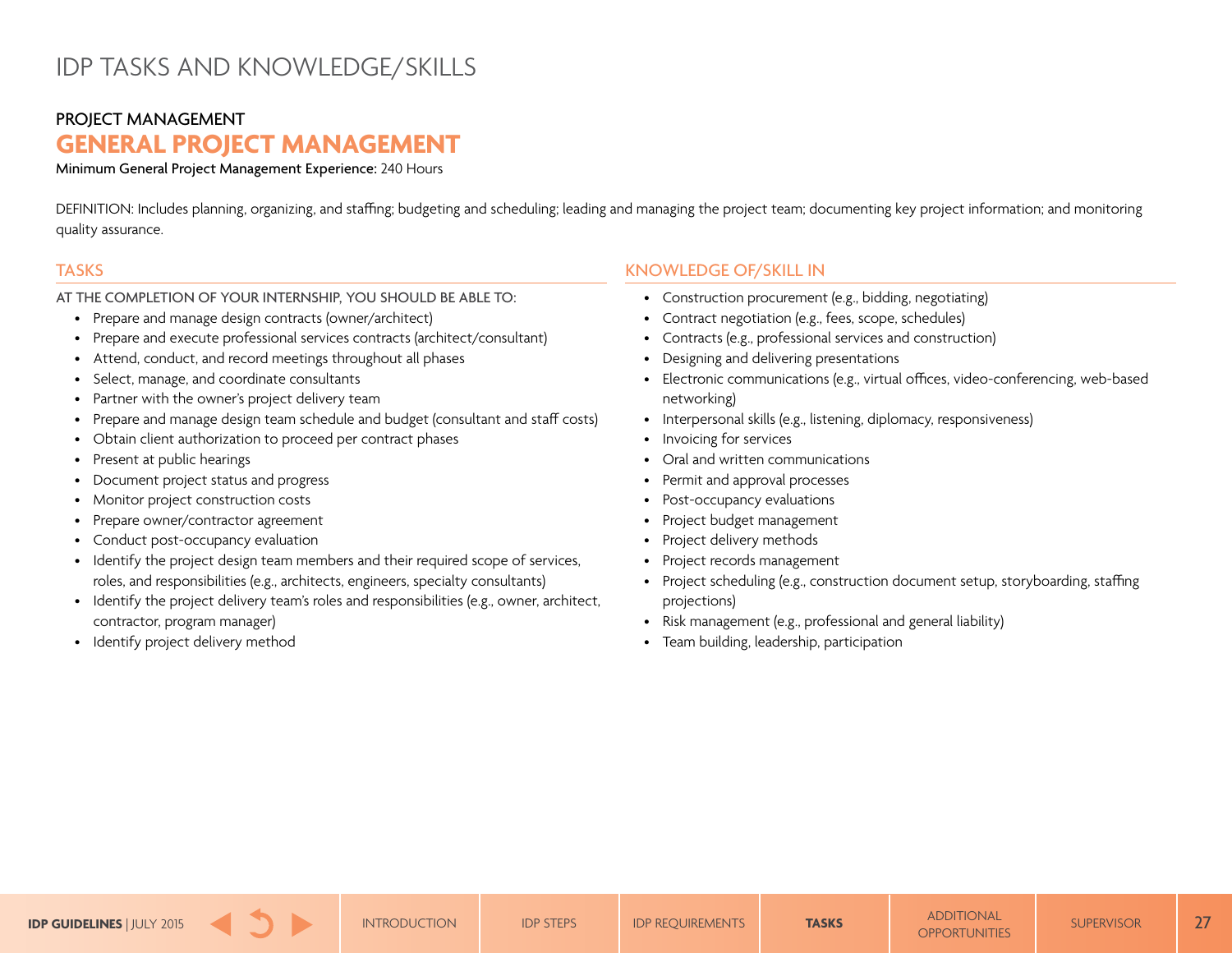# <span id="page-27-0"></span>PRACTICE MANAGEMENT **BUSINESS OPERATIONS**

#### Minimum Business Operations Experience: 80 Hours

DEFINITION: Involves allocation and administration of office resources to support the goals of the firm.

### **TASKS**

AT THE COMPLETION OF YOUR INTERNSHIP, YOU SHOULD BE ABLE TO:

- Obtain and maintain professional and business licenses
- Manage project revenues and expenses
- Calculate hourly billing rates
- Negotiate and establish fees for basic and additional services and reimbursable expenses
- Invoice for services rendered and reimbursable expenses
- Develop and manage positive client relationships

AT THE COMPLETION OF YOUR INTERNSHIP, YOU SHOULD BE ABLE TO ACTIVELY PARTICIPATE IN THE FOLLOWING TASKS: ("Actively participate" is the expectation that you will collaborate with your supervisor in learning how to perform the task.) *Business Operations*

- Maintain record management systems
- Develop and manage firm's strategic and business plans
- Develop firm's financial plan
- Develop, implement, and manage marketing and communications plans
- Obtain and update computer technology, including security systems and licenses
- Investigate and use new digital technologies

#### *Human Resources*

- Develop and manage human resource/office policies and operations
- Conduct performance appraisal, career development, and compensation reviews
- Recruit, retain, and manage staff
- Develop training and professional development plans, including IDP and continuing education requirements

*Legal & Insurance*

- Establish firm's legal structure
- Consult legal counsel
- Secure liability and other insurance

### KNOWLEDGE OF/SKILL IN

#### *Business Operations*

- Business planning
- Contract negotiation (e.g., fees, scope, schedules)
- Current software applications
- Designing and delivering presentations
- Electronic communications (e.g., virtual offices, video-conferencing, web-based networking)
- Entrepreneurship
- Ethics and integrity
- Financial management
- Information management (e.g., hardware and software maintenance, office standards)
- Interpersonal skills (e.g., listening, diplomacy, responsiveness)
- Invoicing for services
- Legal and ethical issues pertaining to contracts
- Legal and ethical issues pertaining to practice (e.g., liens, taxation, licensure)
- Managing quality through best practices
- Marketing and communications
- Oral and written communications
- Project budget management
- Recognized ethical standards of the profession
- Requests for Qualifications (RFQ) and Requests for Proposal (RFP)
- Risk management (e.g., professional and general liability)
- Strategic planning
- Team building, leadership, participation

*Human Resources*

- Human resources management
- IDP mentoring and supervising
- Oral and written communications
- Managing quality through best practices
- Interpersonal skills (e.g., listening, diplomacy, responsiveness)
- Team building, leadership, participation
- Mentoring and teaching others
- Personal time management
- Ethics and integrity
- Supervising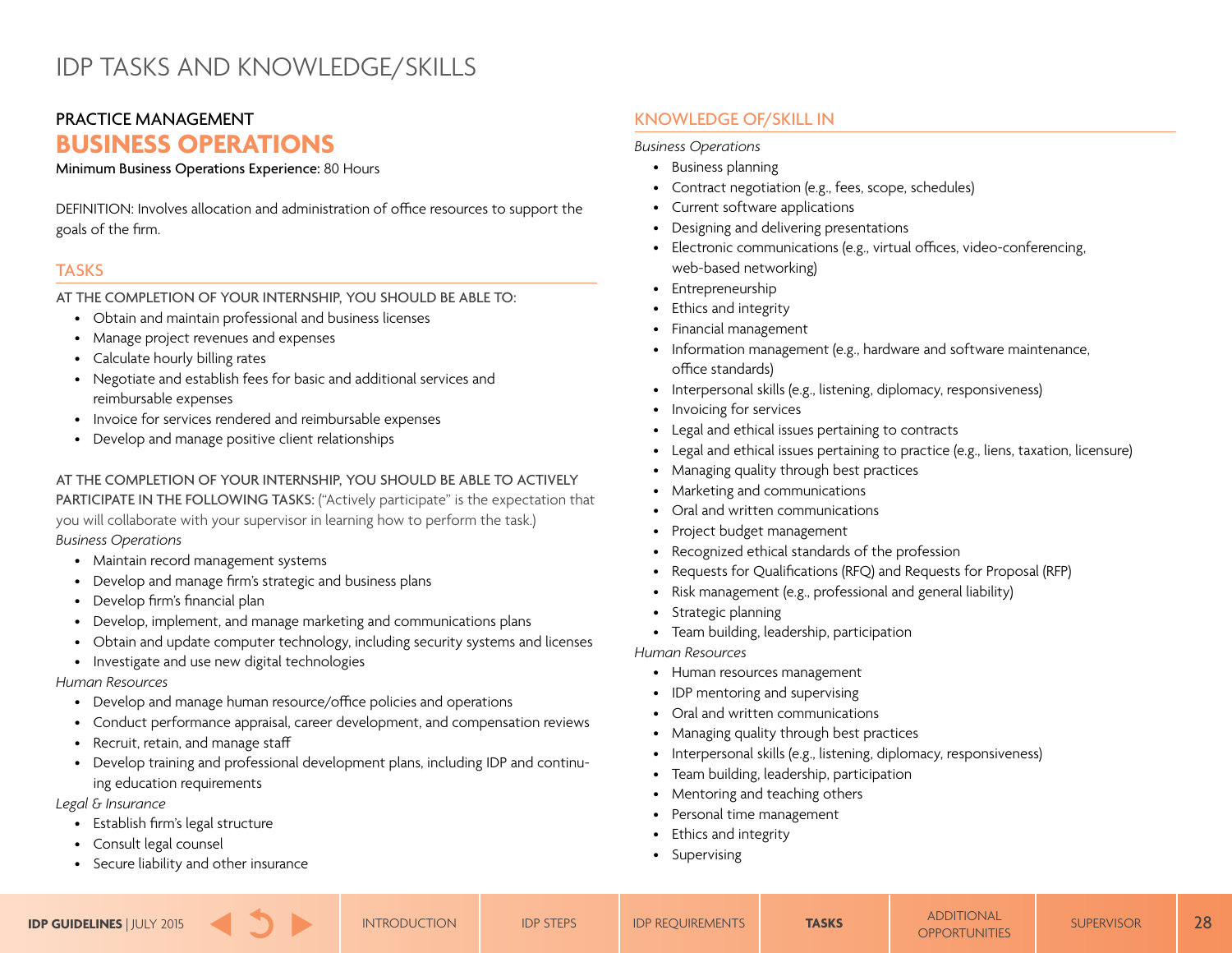# <span id="page-28-0"></span>PRACTICE MANAGEMENT **LEADERSHIP AND SERVICE**

Minimum Leadership and Service Experience: 80 Hours

#### (Maximum Allowed: 320 hours)

DEFINITION: These tasks will increase your understanding of the people and forces that shape society, as well as augment your professional knowledge and leadership skills. Interns will find that voluntary participation in professional and community activities enhances their professional development. Community service does not have to be limited to architecture-related activities for you to receive these benefits.

### **TASKS**

AT THE COMPLETION OF YOUR INTERNSHIP, YOU SHOULD BE ABLE TO:

- Develop leadership skills to enable successful practice
- Identify and articulate leadership traits required to maintain a successful and healthy office environment in an architecture firm
- Contribute your talents in a community-based organization to improve the quality of life

- Community leadership/civic involvement
- Creativity and vision
- Entrepreneurship
- Ethics and integrity
- Interpersonal skills (e.g., listening, diplomacy, responsiveness)
- Managing quality through best practices
- Mentoring teaching others
- Personal time management
- Service to the profession (e.g., AIA, NCARB)
- Supervising
- Team building, leadership, participation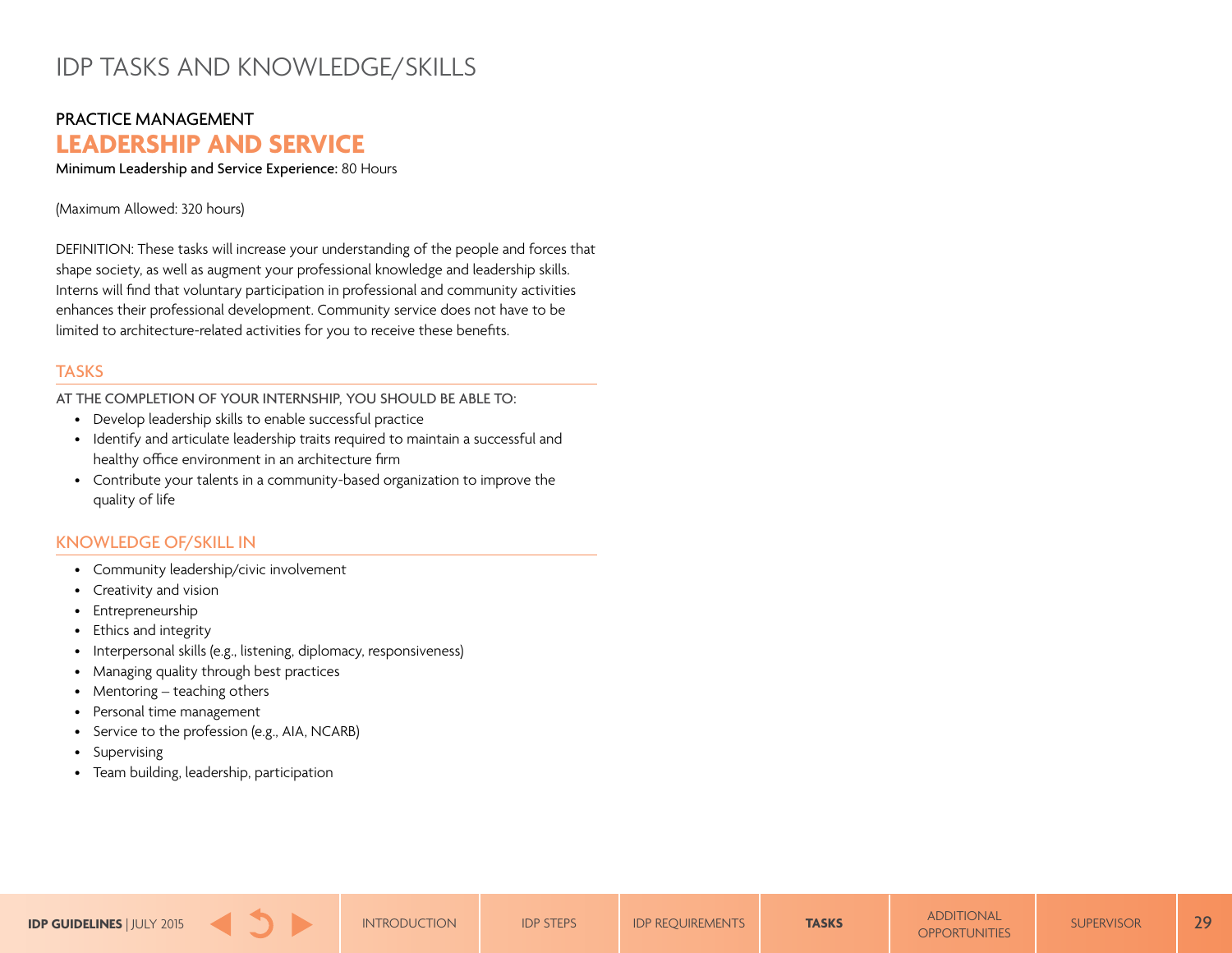<span id="page-29-0"></span>Some jurisdictions may require documentation of additional hours to meet their experience requirement. NCARB recommends that you submit all experience until you have satisfied your jurisdiction's requirement. You can review your jurisdiction's licensing requirements on our website.

The opportunities listed here do not qualify for the IDP's required hours or any specific experience area. However, you can use these opportunities to meet additional experience requirements in your jurisdiction. Completion of these opportunities will be added to your total hours.

| <b>OPPORTUNITY</b>                      | WHETHER OR NOT EMPLOYED?    | <b>WHO APPROVES</b>      | <b>HOURS EARNED</b>                              |                               |  |
|-----------------------------------------|-----------------------------|--------------------------|--------------------------------------------------|-------------------------------|--|
| Advanced Degrees                        | Yes                         | <b>NCARB</b>             | 930 hours                                        |                               |  |
| AIA Continuing Education                | Yes                         | <b>NCARB</b>             | Up to 1,860 hours                                | combination of these          |  |
| Construction Work                       | Yes                         | <b>IDP Supervisor</b>    | Up to 930 hours                                  |                               |  |
| CSI Certificate Program: CDT            | Yes                         | <b>NCARB</b>             | 40 hours                                         |                               |  |
| Emerging Professional's Companion (EPC) | Yes                         | IDP Supervisor or Mentor | Up to 1,800 hours<br>(including<br>EPC for core) | Maximum of 1,860 hours in any |  |
| GBCI LEED AP Credential                 | Yes                         | <b>NCARB</b>             | 40 hours                                         |                               |  |
| Teaching or Research                    | See employment requirements | <b>IDP Supervisor</b>    | Up to 1,860 hours                                |                               |  |

**ADDITIONAL**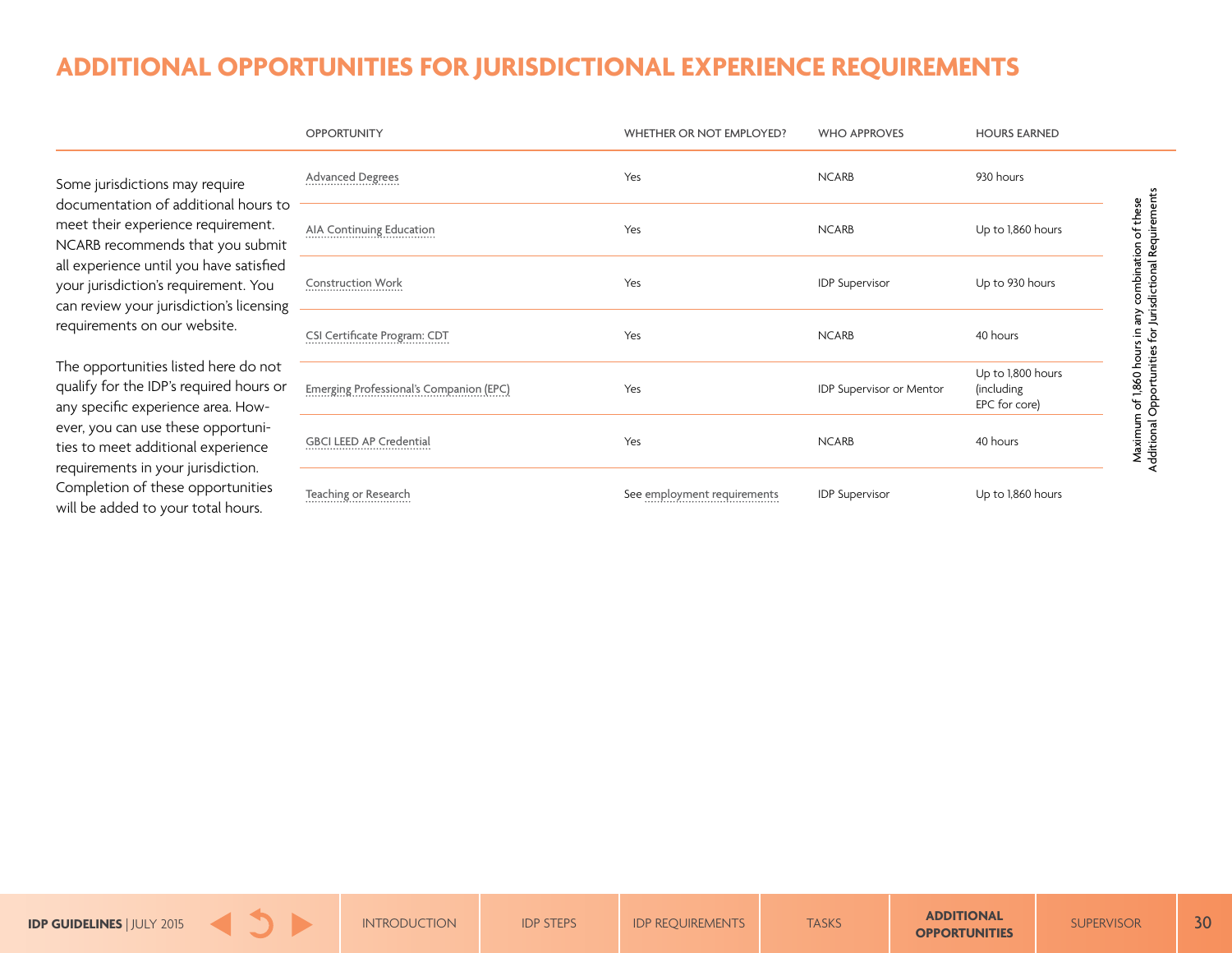# <span id="page-30-0"></span>Advanced Degree

Interns may earn 930 additional hours for earning an advanced degree in architecture after earning a professional degree in architecture from a program accredited by the NAAB or CACB. This opportunity is available for one degree only.

Interns may earn IDP credit for advanced degrees in architecture that meet the following criteria:

- The advanced degree must be conferred after the first professional degree (dual degrees do not qualify)
- The conferring institution must have a college/ school of architecture/design that has a NAAB/ CACB-accredited program.
- The advanced degree must be conferred within the college/school of architecture/design.
- The advanced degree must be documented as related to the IDP experience areas and certified by the institution as directly related to the practice of architecture.

NCARB publishes a list of acceptable degrees on its website. Programs identified by NAAB as "post-professional" degrees are automatically included on the list. Qualifying advanced degrees are submitted directly to NCARB by the school in order to be on the list.

The advanced degree must be on the list at the time the degree is conferred. For a list of degrees currently recognized by NCARB as qualifying advanced degrees, please [check our website](http://www.ncarb.org/Experience-Through-Internships/IDP2-Experience-Settings/IDP2-Supplemental-Experience-Elective/Post-Professional-Degrees-Overview/Post-Professional-Degree-Programs.aspx)  $\vec{\mathbf{Z}}$ .

REPORTING ADVANCED DEGREE

- Download and mail the transcript request forms and any fee to your school(s).
- Each transcript must be returned directly to NCARB by the school. NCARB will only accept official transcripts submitted by the school.
- In addition to requesting an official transcript, you are required to report your advanced degree through the online reporting system in your NCARB Record.
- You will be required to upload a copy of your transcript or diploma.
- NCARB will not be able to approve your advanced degree until after the official transcript from your school has been received.
- Experience must be submitted in compliance with the [reporting requirement.](#page-8-0)

# AIA Continuing Education

Interns, whether or not employed in a qualified experience setting, may earn additional hours by completing AIA-approved continuing education resources and programs. Self-reported continuing education is not eligible for IDP credit.

One AIA learning unit earns one IDP hour.

Information regarding the American Institute of Architects (AIA) continuing education programs is available at [www.aia.org](http://www.aia.org/education/)/education  $\vec{\mathbf{Z}}$ .

#### REPORTING AIA CONTINUING EDUCATION

- If you are not an AIAS or AIA Associate member, you may obtain a temporary AIA customer number by completing the webform at www.aia.org ■. Contact the AIA at [emergingprofessionals@](mailto:emergingprofessionals%40aia.org?subject=) [aia.org](mailto:emergingprofessionals%40aia.org?subject=) with any additional questions.
- Associate members of the AIA may use their associate number to report continuing education.
- You must have a copy of your AIA transcript documenting completion of AIA continuing education. Your AIA transcript is available at [www.aia.org/education](http://www.aia.org/education/)  $\vec{a}$ .
- Once reported, AIA continuing education is reviewed and approved by NCARB.
- Experience must be submitted in compliance with the [reporting requirement.](#page-8-0)

# **[NCARB'S monographs and mini-monographs](https://monographs.ncarb.org/) d'**

NCARB monographs are written by experts in their fields and explore topics relevant to architectural practice. NCARB monographs may be completed by architects to satisfy their continuing education requirements or by interns for IDP credit. Interns completing NCARB monographs for IDP experience hours will not be eligible to repeat the monograph for continuing education credit. NCARB monographs are available at www.ncarb.org. Interns, whether or not employed, may earn additional hours by completing NCARB monographs and mini-monographs. Best of all, they're **FREE** for NCARB Certificate holders and active intern Record holders! *Completion of the monographs must be documented on an AIA transcript, and reported through the online reporting system as AIA continuing education.*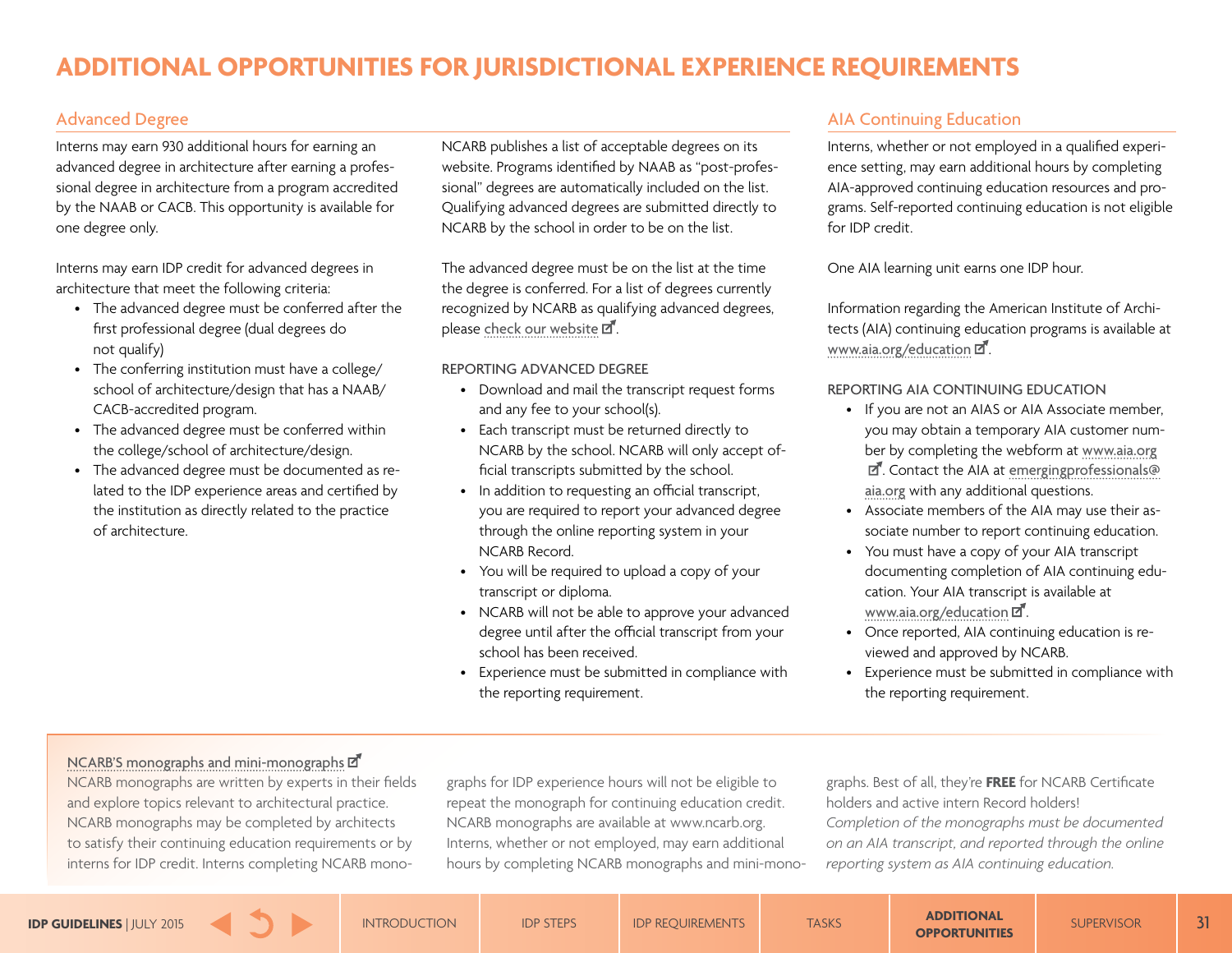### <span id="page-31-0"></span>Construction Work

Interns may earn up to 930 additional hours for construction work performed in either of two scenarios:

- 1. Paid position meeting the IDP [employment](#page-8-0)  [requirement](#page-8-0).
- 2. Volunteer service at a nonprofit organization.

#### GENERAL EMPLOYMENT SCENARIOS

Qualifying construction activities include "hands-on" experience working for a variety of organizations including but not limited to:

- General contractor
- Subcontractor
- Fabrication shop
- Materials supplier
- Manufacturers (doors, windows, etc.)
- Developer/development corporation
- School district or higher education physical plan or facilities department
- Facilities department for a private corporation
- Military construction battalion (e.g. Navy Seabees)
- Disaster relief efforts
- Nonprofits (e.g. Habitat for Humanity, Community Development Corporation, Youth Corps, religious/ multi-denominational development corporations, neighborhood housing services)

TYPES OF CONSTRUCTION WORK Qualifying construction activities include "hands-on" experience working in a variety of scenarios including but not limited to:

- Building layout
- Framing
- Roofing
- Concrete and masonry
- Painting and finishing
- Drywall and plastering
- Flooring
- Tile setting
- Wiring and equipment installation
- Ductwork mechanical equipment installation
- Plumbing and fixture installation
- Site clearing and preparation
- Backhoe operation, grading, etc.

#### APPROVAL OF CONSTRUCTION WORK

The individual certifying Construction Work experience must be an IDP Supervisor who maintains [direct super](#page-10-0)[vision](#page-10-0) over the intern and is experienced in the activity being performed (e.g. foreman, project manager, etc.).

#### REPORTING CONSTRUCTION WORK

• Experience must be submitted in compliance with the [reporting requirement](#page-8-0).

# CSI Certificate Program: CDT

Interns, whether or not employed in a qualified experience setting, may earn additional hours for completing the following CSI certificate program:

CSI Certified Construction Documents Technologist (CDT): 40 hours for passing the CDT certificate program.

Information regarding the Construction Specifications Institute is available at www.csinet.org  $\vec{a}$ .

#### REPORTING CSI CERTIFICATION

- You must upload the CSI certificate documenting completion of the program
- Once reported, the CSI Certification is reviewed and approved by NCARB.
- Experience must be submitted in compliance with the [reporting requirement.](#page-8-0)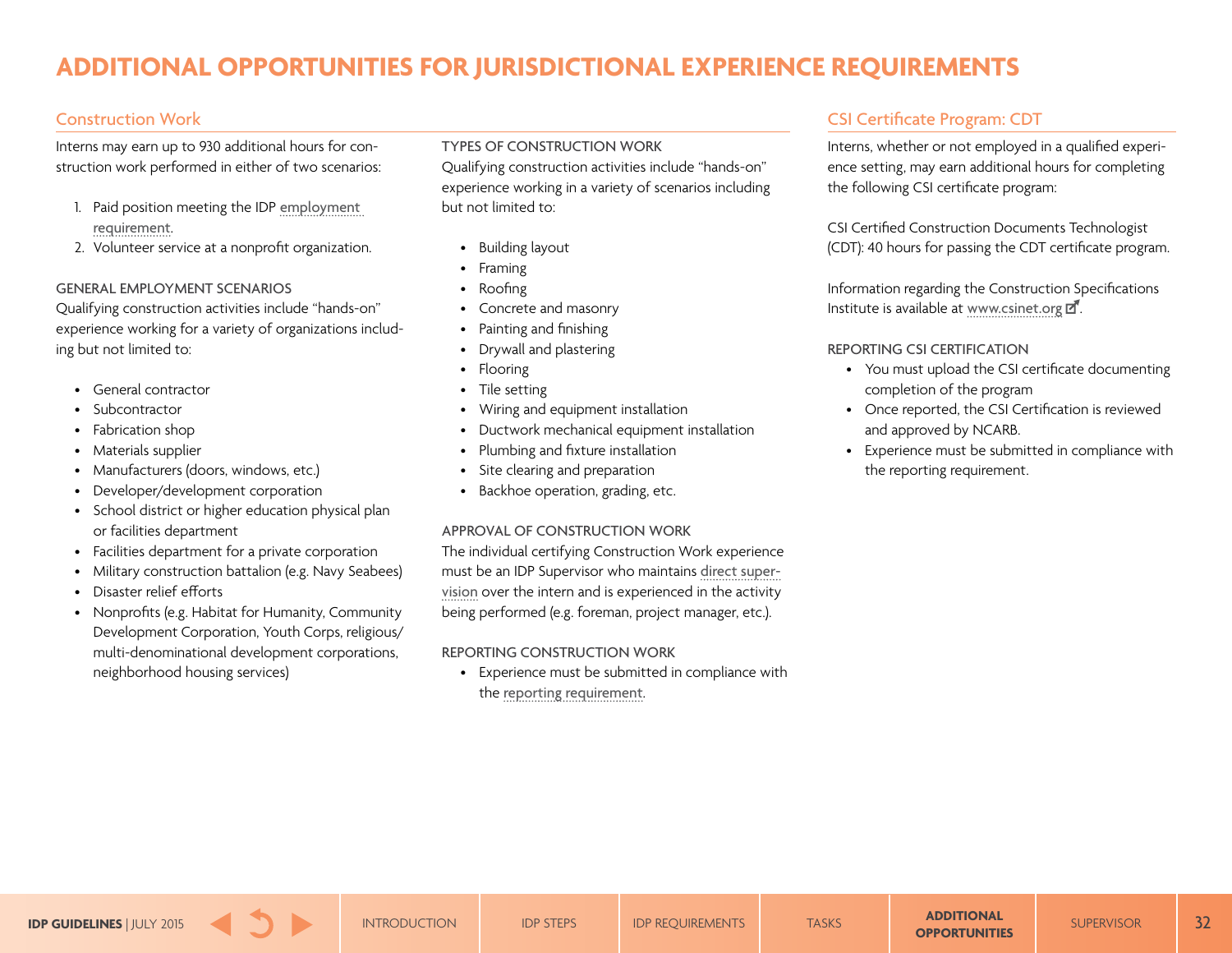# <span id="page-32-0"></span>The Emerging Professional's Companion (EPC)

Interns, whether or not employed in a qualified experience setting, can earn additional hours through completion of activities in the Emerging Professional's Companion (EPC).

Interns can complete EPC activities for IDP credit under the supervision of either their IDP supervisor or mentor.

The EPC, located at [www.epcompanion.](http://www.epcompanion.org) [org](http://www.epcompanion.org)  $\mathbb{Z}$ , is an IDP training enrichment resource. The EPC provides free web-based training opportunities outside of the studio environment.

- The EPC chapters are aligned with the IDP experience areas.
- Each chapter includes activities that are identified as qualifying for either core or elective credit.
- Each activity is worth eight hours.
- Additional activities are not applied to any specific experience area.

#### WORK PRODUCT

It is required that interns retain copies of all documentation related to EPC activities completed for IDP credit for a period of at least three years beyond the date the experience is approved by their IDP supervisor or mentor.

#### REPORTING EPC

- If you are not an AIAS or AIA Associate member, you may obtain a temporary AIA customer number by completing the webform at www. aia.org/FreeTran[s](www.aia.org/FreeTranscriptsForInterns)criptsForInterns Contact the AIA at [emergingprofes](mailto:emergingprofessionals%40aia.org?subject=)[sionals@aia.org](mailto:emergingprofessionals%40aia.org?subject=) with any additional questions.
- Associate members of the AIA may use their associate number to report continuing education.
- EPC activities must be reviewed and approved by your IDP supervisor or mentor.
- Experience must be submitted in compliance with the [reporting](#page-8-0)  [requirement.](#page-8-0)

### GBCI LEED AP Credential

Interns, whether or not employed in a qualified experience setting, may earn 40 additional hours by obtaining the GBCI LEED AP credential.

- Obtaining the GBCI LEED AP credential with or without specialization qualifies for IDP credit.
- Obtaining the GBCI LEED Green Associate credential does not qualify for IDP credit.
- An intern may only receive IDP credit for one GBCLLEED AP credential.

Information regarding the Green Building Certification Institute (GBCI) LEED AP Credential is available at [www.gbci.org](http://www.gbci.org)  $\mathbb{Z}$ .

#### REPORTING GBCI LEED AP CREDENTIAL

- You must have the official GBCI LEED AP certificate or a passing score report confirming the credential.
- Once reported, the GBCI LEED AP Credential is reviewed and approved by NCARB.
- Experience must be submitted in compliance with the [reporting](#page-8-0)  [requirement](#page-8-0) based on the date the credential was earned.

# Teaching or Research

Teaching or research in a NAAB- or CACBaccredited program under the [direct](#page-10-0)  [supervision](#page-10-0) of a person experienced in the activity.

#### REPORTING TEACHING OR RESEARCH

• Experience must be submitted in compliance with the [reporting](#page-8-0)  [requirements](#page-8-0).

**[IDP GUIDELINES](#page-0-0)** | JULY 2015 **[IDP STEPS](#page-5-0)** IDP STEPS [IDP REQUIREMENTS](#page-8-0) [TASKS](#page-17-0) **[OPPORTUNITIES](#page-29-0)** [SUPERVISOR](#page-33-0) 33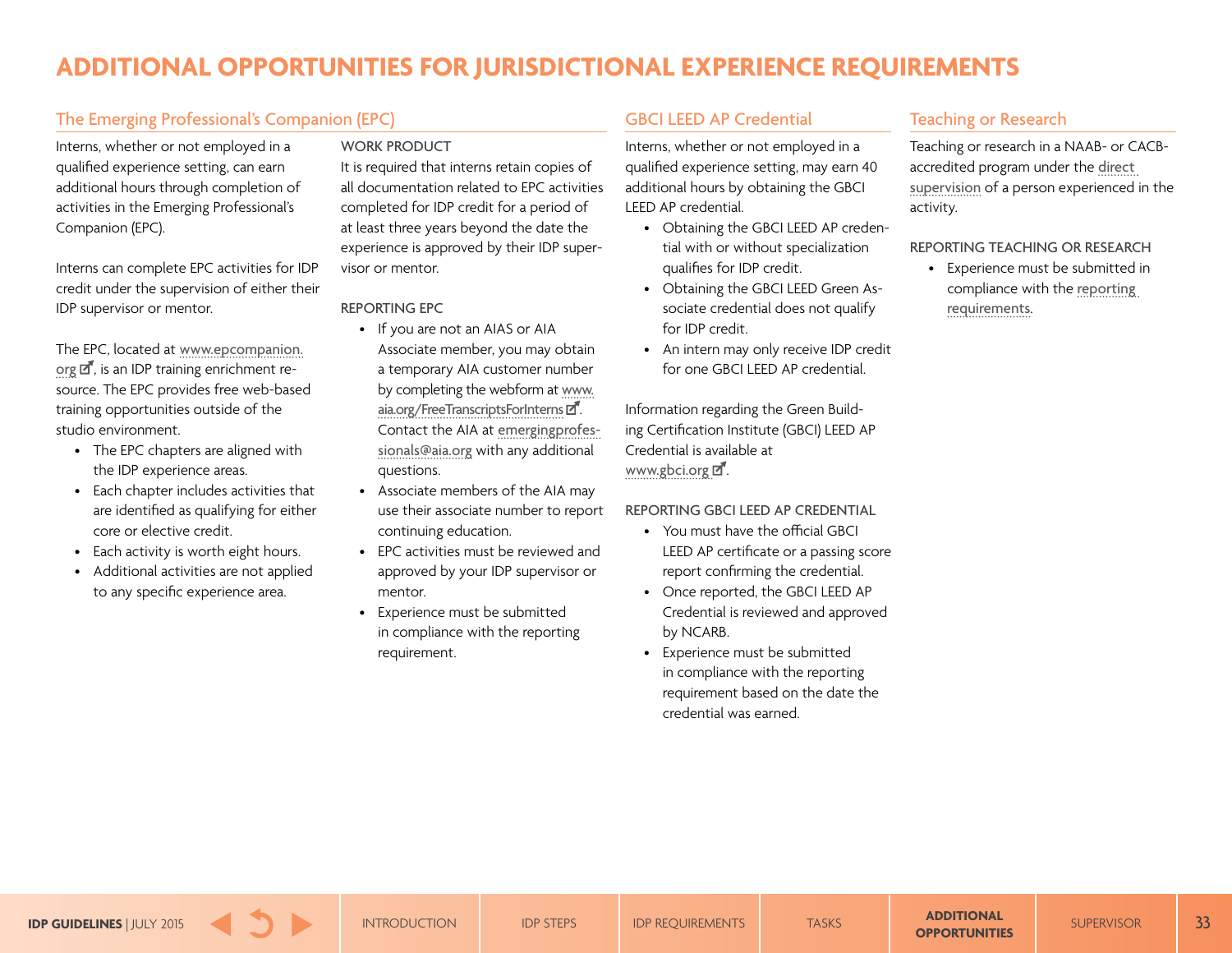# <span id="page-33-0"></span>**IDP SUPERVISORS**

# Contents for Supervisors

- [Experience Settings](#page-9-0)
- [Supervision Requirements](#page-10-0)
- **[Employment Requirements](#page-8-0)**
- **[Experience Categories and Areas](#page-11-0)**
- [Tasks](#page-17-0)
- [Eligibility Requirements](#page-8-0)
- [Reporting Requirements](#page-8-0)

### Being an IDP Supervisor

IDP supervisors play a vital role in the profession. Completion of the IDP is an essential component of the licensure process. As interns earn the experience required to complete the IDP, all the experience must be verified.

As an IDP supervisor you will be required to have direct supervision over the work performed, foster a professional relationship that is grounded in a direct professional association, and verify your intern's experience.

IDP Supervisors:

- Supervise the intern on a daily basis
- Have control over the work performed
- Provide reasonable opportunities for the intern to gain IDP experience
- Regularly assess the quality of the intern's work
- Periodically certify the intern's experience reports

### Being a Mentor

As a registered architect in a U.S. or Canadian jurisdiction, you may also serve as a mentor. There are opportunities for mentors to verify experience earned through [supple](#page-12-0)[mental experience](#page-12-0).

# How Can Becoming an IDP Supervisor Benefit Your Firm?

- You will benefit the overall morale of the firm when interns understand their firm supports them becoming licensed.
- You will contribute to the future success of your firm. What interns learn from you now will establish your success as a team later.
- You continue the historic tradition in which the architect/apprentice relationship was an integral factor in the development of the profession.
- You will "pay it forward" for the training you once received as an intern.
- You will assist in staff retention.
- You will develop leaders who will drive the future of your practice and the profession.

# What Additional Resources are Available for IDP Supervisors?

- The NCARB website has information specific to IDP Supervisors [here](http://www.ncarb.org/Experience-Through-Internships/Supervisors-and-Mentors.aspx)  $\mathbb{Z}^{\mathsf{P}}$ .
- Join the [IDP Supervisors Group](https://www.linkedin.com/grp/home?gid=8304393) on LinkedIn!
- Learn about the [Architect Licensing Advisors Community](http://www.ncarb.org/Experience-Through-Internships/IDP-Coordinators.aspx). Consider becoming an Architect Licensing Advisor at your firm.

**[IDP GUIDELINES](#page-0-0)** | JULY 2015 **[IDP STEPS](#page-5-0) IDP STEPS [IDP REQUIREMENTS](#page-8-0)** TASKS TASKS [OPPORTUNITIES](#page-29-0) **SUPERVISOR 34**